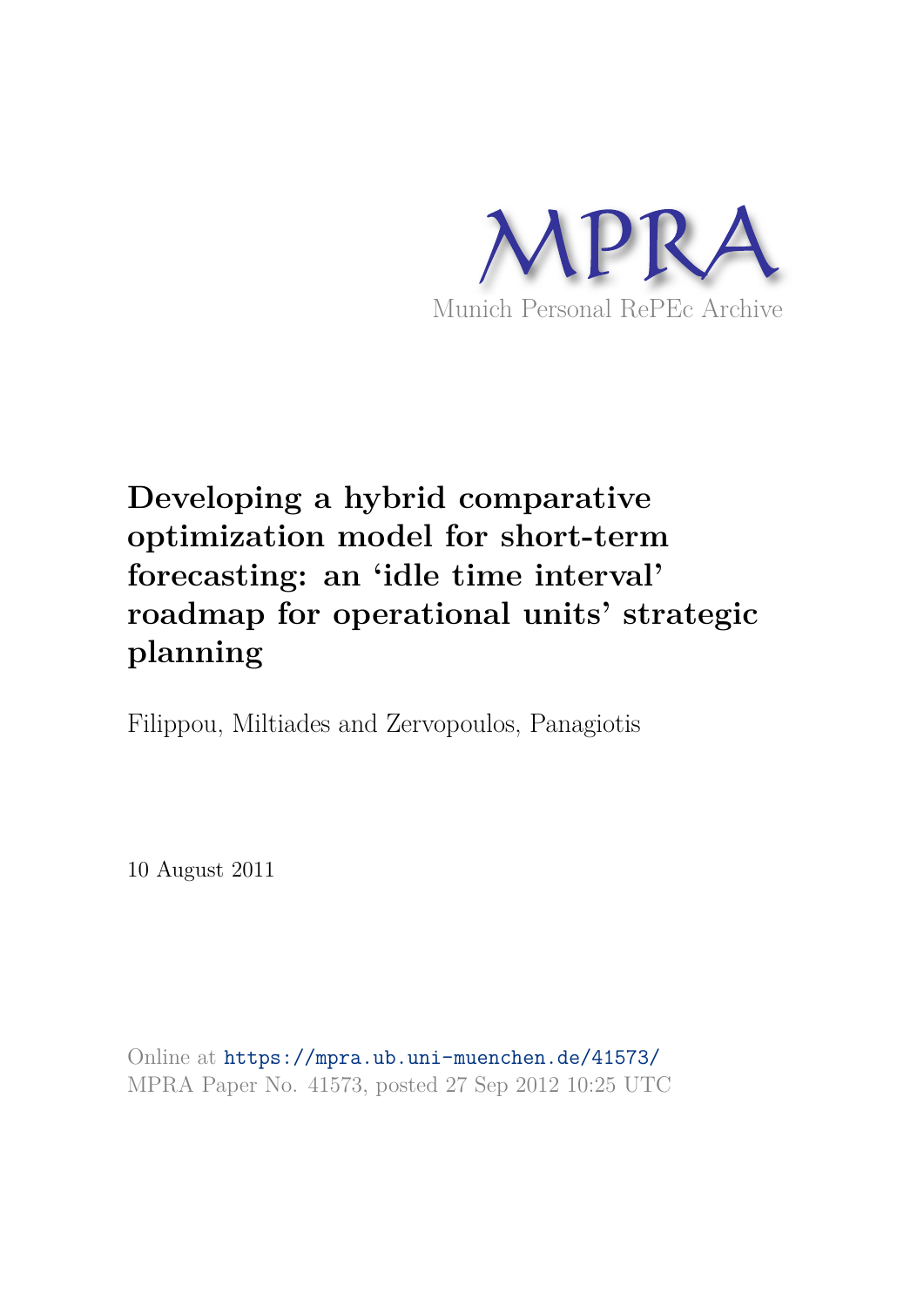# **Developing a hybrid comparative optimization model for short-term forecasting: An 'idle time interval' roadmap for operational units' strategic planning**

**Miltiades Filippou** Institut EURECOM 2229 route des Crêtes, BP 193 Sophia-Antipolis, France Email: [filippou@eurecom.fr](mailto:filippou@eurecom.fr) **Panagiotis D. Zervopoulos**  China Center for Health Development Studies, Peking University, 38 Xueyuan Rd, Beijing, China Department of Business Administration of Food and Agricultural Enterprises University of Ioannina, 2 Georgiou Seferi St, Agrinio, Greece Email: [pzervopoulos@uoi.gr](mailto:pzervopoulos@uoi.gr)

## **Abstract**

Data drain and data uncertainties for rival units affect the reliability and effectiveness of strategic plans for individual operational units. This study introduces a stochastic, multi-stage, optimization technique for short-term forecasting that intends to assist policy makers in developing 'flawless' plans for their organizations during the idle time interval in which official data and balance-sheet reports of the competitors are unavailable. The developed technique, called SDEANN, draws on the 'deterministic' data envelopment analysis (DEA) method, 'regression-type' artificial neural networks (ANNs), and the contamination of the outputs of the DEA analysis with statistical noise. Statistical noise represents the bias of a 'deterministic' sample optimum production frontier when generalization or the uncertainty of the data used becomes the issue. The SDEANN model respects the monotonicity assumption that prevails in microeconomic theory, uses the DEA definition of efficiency, and addresses the dimensionality issues of ANNs with minimum sample size requirements.

**Keywords:** forecasting, optimization, efficiency, data envelopment analysis (DEA), artificial neural networks (ANNs), statistical noise

## **1. Introduction**

Optimum relative efficiency is a primary driver for strengthening profitability for private companies (Banker et al., 1984). It is also one of the main goals of public organizations that embrace the New Public Management directions summarized in the "3Es" acronym that stands for Efficiency, Effectiveness and Economy (Ferlie et al., 2007; Pollitt and Bouckaert, 2004; Worthington and Dollery, 2000). Although the measurement of relative efficiency is important in the strategic planning of an operational unit, the lack of data for the peer units operating in the same market (e.g. level and cost of the inputs used, level of outputs produced, and revenues obtained) is regarded as a source of uncertainty in the analyses of decision makers. During the short-term data drain for the rival units associated with the announcement of official financial and production data (e.g. release of balance-sheet reports), only ceteris paribus analyses can be conducted, in which either the peers are deemed to be inactive or the last optimum production frontier available is the benchmark that ignores temporal changes.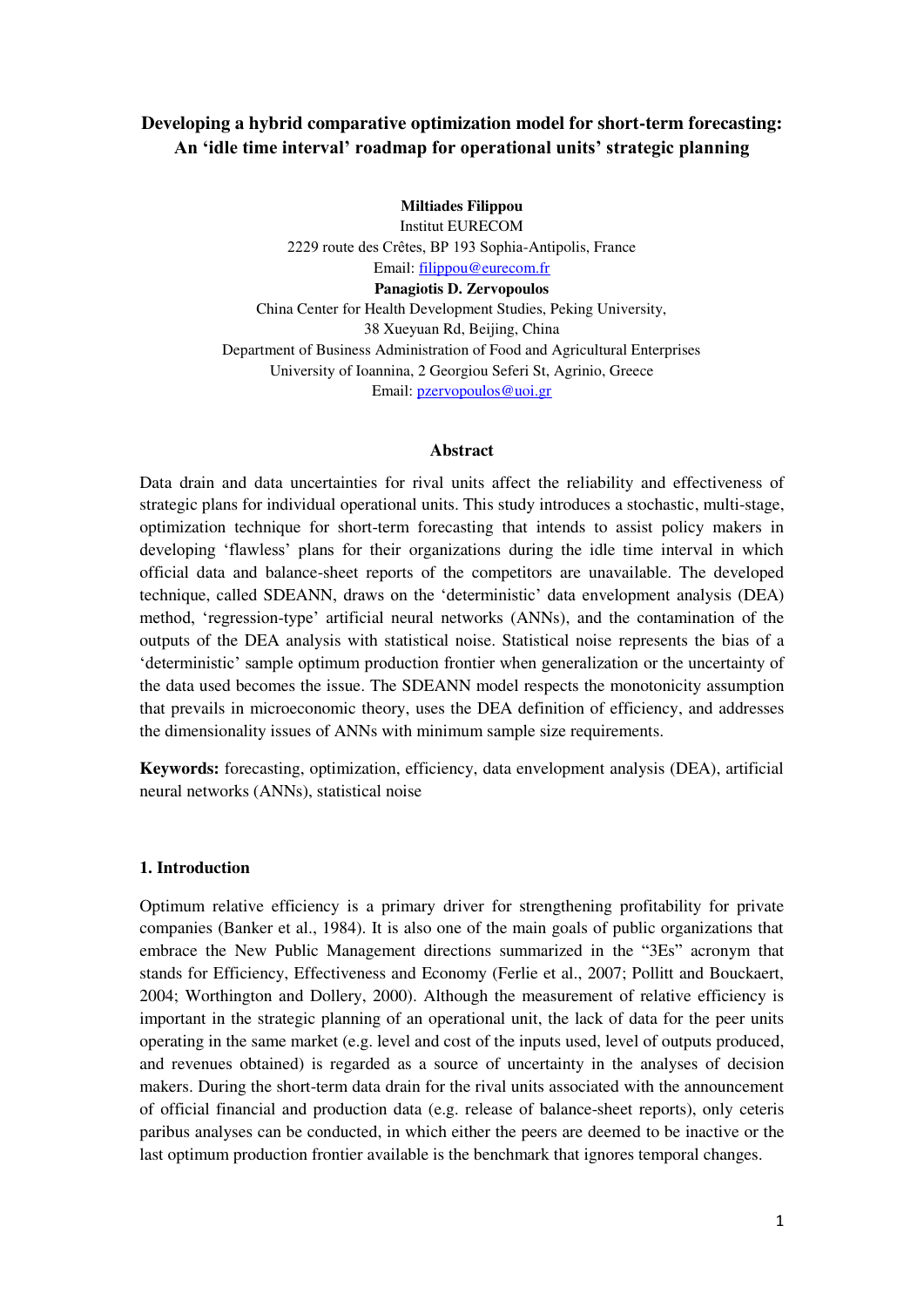In addition, strategic plans can lead to flaws when sample data are used and the population production function is unknown or is arbitrarily selected. Consequently, the bias increases when data drain occurs and limited information is available on population attributes.

We tackle both issues at stake by developing a stochastic efficiency optimization tool for bridging the gap between the period  $t$  and the future period  $t+1$  in which data uncertainties exist for peer operational units. This tool, which we call the "stochastic data envelopment analysis artificial neural network" (SDEANN), yields generalized optimum input and output values for every operational unit by taking into account short-term perturbations of the production frontier and also any possible inconsistencies of the frontier due to a lack of population data.

The SDEANN model applies a hybrid analysis based on the data envelopment analysis (DEA) method and the artificial neural networks (ANNs). The optimization forecasting model is generalized in order to be applicable to the existing sample units and to operational units that are not included in the dataset under evaluation. Generalization is achieved through the transformation of the 'deterministic' empirical production frontier, specified by DEA, into a stochastic production frontier by incorporating statistical noise in the dataset. Depending on the orientation of the analysis, different levels of noise added to the target inputs or outputs that are located in the production frontier help us to identify the appropriate level of noise, which is the level that does not distort the attributes of the original dataset (i.e. does not yield unacceptable input and output values).

The novelty of the SDEANN model is that it introduces the generalized short-term prediction of the optimum outputs or inputs for every sample operational unit towards efficiency attainment. The developed model is deemed to be dynamic because it anticipates all possible future actions of the sample and of the unknown population of the peer operational units by constructing a stochastic optimum production frontier which is tolerant to the perturbations of short-term and missing data. At the same time, the SDEANN model respects the monotonicity assumption, the Pareto efficiency principle, and the dimensionality issues associated with ANN theory with minimum sample size and data requirements.

The rest of the paper is organized as follows. In Section 2, we discuss the results of literature review of DEA (input-oriented variable returns to scale – VRS), ANNs (feed-forward neural networks) and hybrid DEA-ANN models for forecasting. In Section 3, we analyze the SDEANN model, and in Section 4, we apply SDEANN to real data. In Section 5 we elaborate on the managerial implications of the SDEANN model and present our conclusions and recommendations for future research.

# **2. Literature review**

The two methods the SDEANN model draws on (i.e. DEA and ANNs), the properties of short-term forecasting methods, and the optimization methods that rely on DEA and ANNs are discussed below. This review provides brief analyses of variable returns to scale (VRS or BCC) DEA and feed-forward (multi-layer perceptrons - MLPs) ANNs in order to provide insight into their functional underpinning and their potential in efficiency optimization forecasting.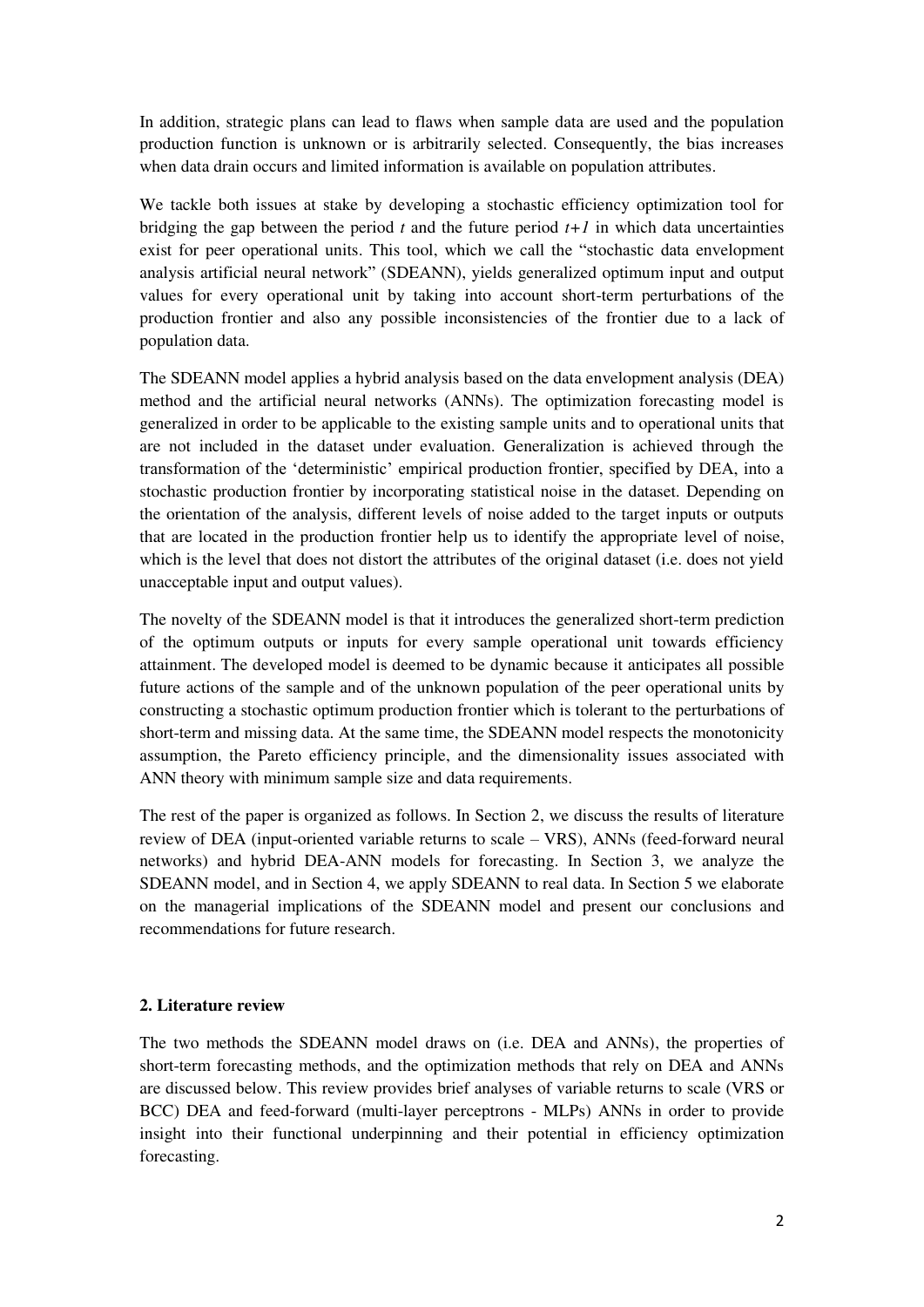#### **2.1 Data envelopment analysis (DEA)**

The DEA, developed by Charnes et al. (1978), is a non-parametric, comparative efficiency measurement technique. Based on linear programming, DEA assesses the relative efficiency status of the sample operational units, or decision making units (DMUs), in order to distinguish the efficient DMUs (efficiency score = 1.000) from the inefficient units (efficiency score  $\leq$  1.000). The efficient units form the sample optimum production frontier that is the reference set for all the inefficient DMUs. In other words, by applying DEA, each inefficient unit is projected to the reference set in order to specify a customized road map towards efficiency attainment.

The sample used consists of homogeneous peer DMUs that use common inputs to produce common outputs by performing common operations. The homogeneity is not associated with the size of the DMUs, the level of inputs used and the level of outputs produced.

The orientation of the DEA analysis is mainly input-oriented or output-oriented. In the first case, the goal is the determination of the optimum input levels, which are usually lower than the original inputs, while keeping the outputs fixed. In the second case (output-oriented analysis), the goal is output optimization (commonly maximization) with constant inputs. The decision on the orientation of the analysis depends on the features of the market in which the DMUs under evaluation operate, the priorities of the policy makers, the availability of resources, and the controllability of the operational units over the resources.

The simplicity of the application of DEA to real world data and the assumption-free, empirically-identified production function made this method popular among academics and practitioners. Some of the application areas in which DEA has been used are banking, healthcare, and education (Emrouznejad et al., 2008).

The input-oriented BCC DEA model, introduced by Banker et al. (1984), is used in this study. This model assumes that variable returns to scale (VRS) technology underlies the input-tooutput transformation process. As a result, the production frontier specified by the BCC DEA model provides a better fit of the sample data than the CCR DEA model, which assumes that constant returns to scale dominate the production technology (Charnes et al., 1978). In addition, the former model is more suitable for use with samples that consist of various size DMUs (Cooper et al., 2007).

The linear programming model developed for the input-oriented BCC DEA model is shown below:

$$
\theta^* = \min \theta
$$
  
subject to 
$$
\sum_{j=1}^n \lambda_j x_{ij} \le \theta x_{i_0} \quad i = 1, ..., m
$$

$$
\sum_{j=1}^n \lambda_j y_{rj} \ge y_{r_0} \quad r = 1, ..., s
$$

$$
\sum_{j=1}^n \lambda_j = 1
$$

$$
\lambda_j \ge 0 \qquad j = 1, ..., n
$$
 (1)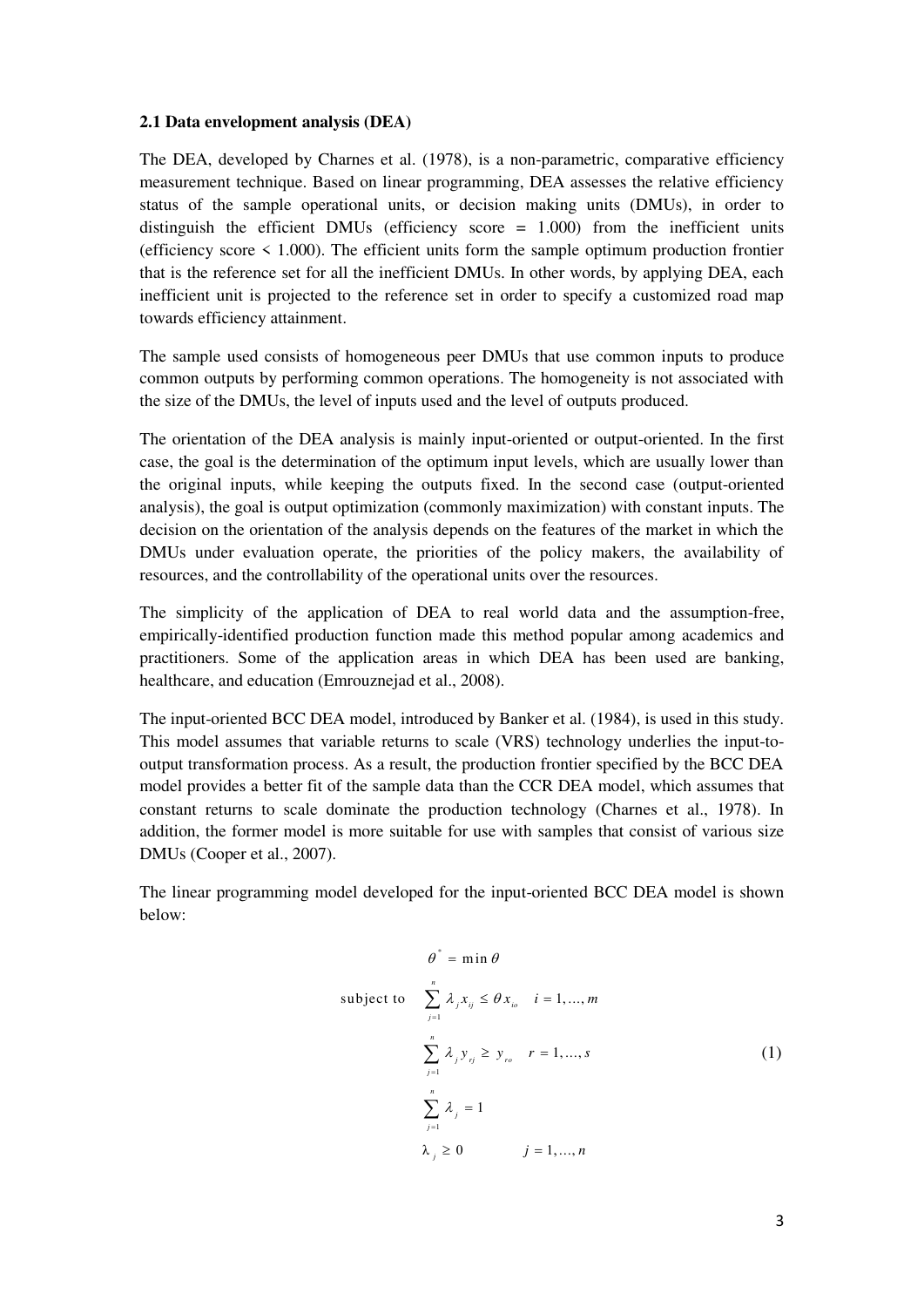where DMU<sub>o</sub> expresses the unit under assessment of the sample;  $x_{i_0}$  and  $y_{i_0}$  stand for the *i*th input and the *r*th output of DMU<sub>0</sub>, respectively; and *lambdas*  $(\lambda_j)$  denote the non-negative weights of the input and output.

# **2.2 Artificial neural networks (ANNs)**

An artificial neural network (ANN) is a "global" optimization system that draws on real input and output data (Siegelman, 1999; Maqsood and Abraham, 2007). By applying an ANN, an adaptive, "regression-type", best-practice frontier with stochastic underpinnings can be identified (Wang, 2003). This stochasticity is the cornerstone of generalization for the optimum results obtained by the ANNs.

A functional form that connects the inputs and the outputs of the system underlies the bestpractice frontier. This implicit functional form is the outcome of a training process of the system, and it is expected to be highly significant to the real-world optimization function. The optimization property of this generalized, "mechanical-learning", functional form is associated with the training specifications determined for the system by the analyst. In economic studies, this optimization functional form expresses the production function.

The ANNs are broken down into three stages or layers (i.e. input, hidden, and output layers) and they consist of multiple nodes that are associated with the input and output data and with the topology specified for the system according to the attributes of the data.

A brief review of the feed-forward multilayer perceptrons (MLPs) that follows is sufficient for the requirements of this study.

# **2.2.1 Multilayer perceptrons (MLPs)**

MLPs are the most popular feed-forward ANNs applied for clustering, ordering, forecasting, and pattern recognition (Mostafa, 2009; Yan et al., 2006; Liang and Wu, 2005). MLPs are "universal approximators" (Hornik et al., 1990), and they identify the most adaptive functional form for linking inputs with outputs of the provided dataset when non-linearity prevails, while simultaneously incorporating a degree of stochasticity. The "universal approximation" property of the MLPs is the key to the generalization of the estimated functional form and also of the inputs and outputs obtained.

The input, hidden, and output layers involved in the optimization process of the MLPs are fully connected in one direction only (Seker et al., 2003). The relationship between the nodes of the input and hidden layers, and of the nodes between the hidden and output layers depends on the weighting factors computed iteratively during the training phase of the system.

In this context, let  $w1$  and  $w2$  be the weight vectors of the input-hidden layer and of the hidden-output layer respectively (we assume the existence of a single hidden layer), and let **x** , **h** and **y** , be the input-layer, hidden-layer and output-layer vectors. These vectors consist of the following elements: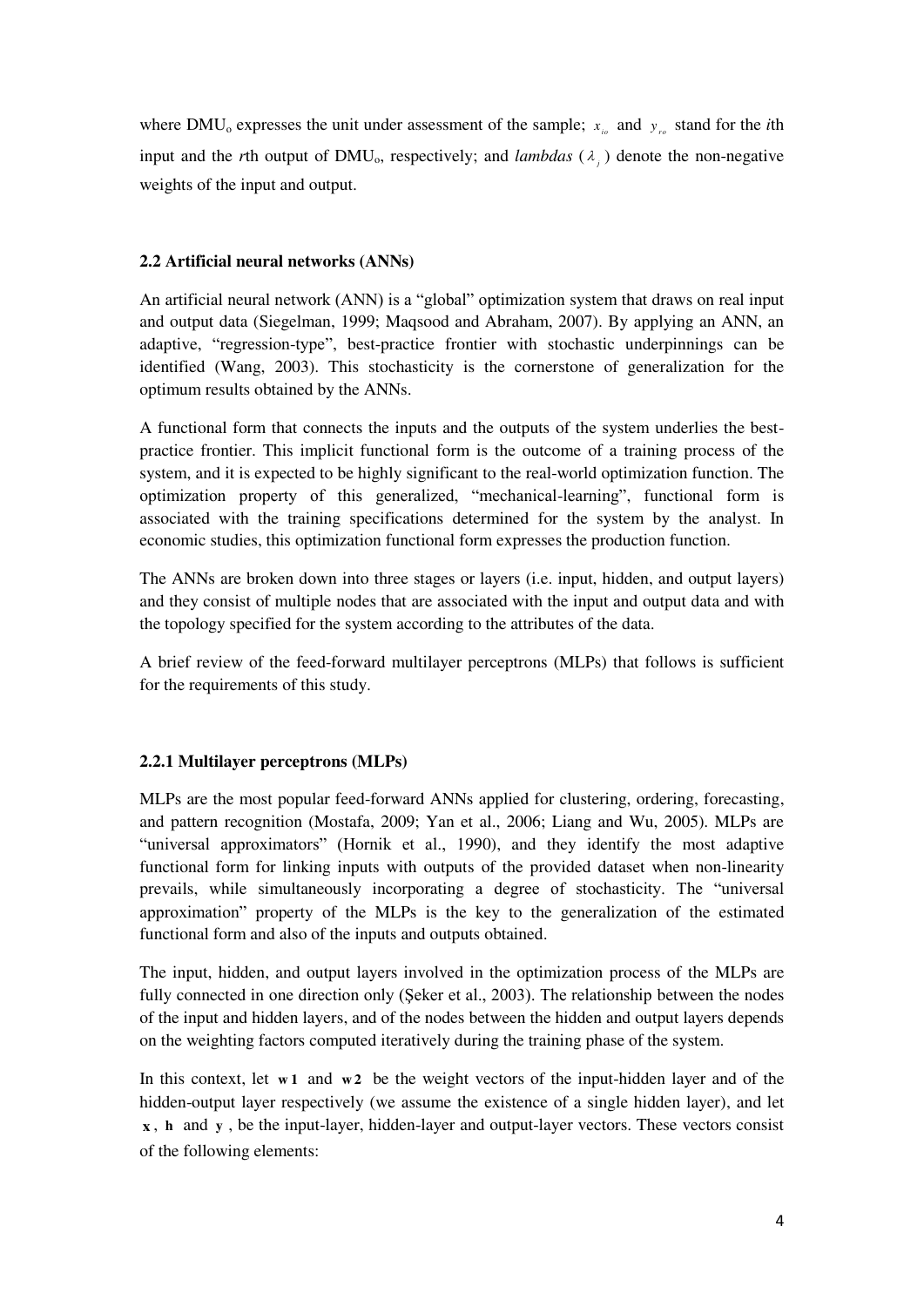$$
w1_{ij} \in \mathbf{w1} \ \forall \ i = 1, ..., n \ \text{and} \ j = 1, ..., p
$$
  

$$
w2_{jr} \in \mathbf{w2} \ \forall \ j = 1, ..., p \ \text{and} \ r = 1, ..., s
$$
 (2)

(3)

and

where 
$$
(\psi)
$$
 denotes the  $\psi$  th iteration of the system,  $n, p$ , and  $s$  are the number of inputs, hidden-layer nodes and outputs of the system, respectively.

 $x_i^{(\psi)} \in \mathbf{x} \quad \forall \quad i = 1, ..., n$  $h_j^{(\psi)} \in \mathbf{h} \quad \forall j = 1, ..., p$ 

 $y_r^{(\psi)} \in \mathbf{y} \quad \forall \quad r = 1, ..., s$ 

The elements of the output layer of the MLP are calculated by applying equation (4):

$$
y_r^{(w)} = f\left(\sum_{j=1}^p w^2_{jr} h_j^{(w)} + b_r^{(w)}\right)
$$
  

$$
y_r^{(w)} = f\left[\sum_{j=1}^p w^2_{jr} f\left(\sum_{i=1}^n w^1_{ij} x_i^{(w)} + b_j^{(w)}\right) + b_r^{(w)}\right]
$$
 (4)

or

where  $f(\cdot)$  expresses the activation function, and  $b<sub>j</sub>$  and  $b<sub>j</sub>$  stand for the biases of the output layer and the hidden layer respectively.

The input and output vectors (i.e.  $\mathbf{x}$ ,  $\mathbf{y}$ ) and also the input and output elements (i.e.  $x_i$ ,  $y_r$ ) associated with the ANNs, and particularly with the MLPs, are not in any case the same as the inputs and outputs applied to DEA. To be more precise, in ANN theory, the term "output" is associated with the results obtained by the system and not the output yielded by a production process. Therefore, for ANNs, if the outputs of a production process are provided to the system, then the optimum input levels will be calculated and the latter expresses the outputs of the system. This processing path of the ANNs is similar to the output-oriented analysis of the DEA in which the outputs are given and the minimum levels of inputs are requested. However, in case of the input-oriented analysis, the terms "inputs" and "outputs" that are used both by ANNs and DEA are interpreted evenly.

The selected network that is described by equation (4) complies with the criterion of minimum mean square error (MMSE) which is expressed by equation (5):

$$
MSE(w) = \frac{1}{2} \sum_{k=1}^{\varphi} \sum_{r=1}^{s} \left[ Y_r^{(\psi)} - y_r^{(\psi)} \right]^2
$$
 (5)

where  $Y_{r}^{(\psi)}$  is the optimum output at the  $\psi$  th iteration.

The MMSE criterion secures the best fit of the MLP functional form to the provided dataset and its generalization potentials.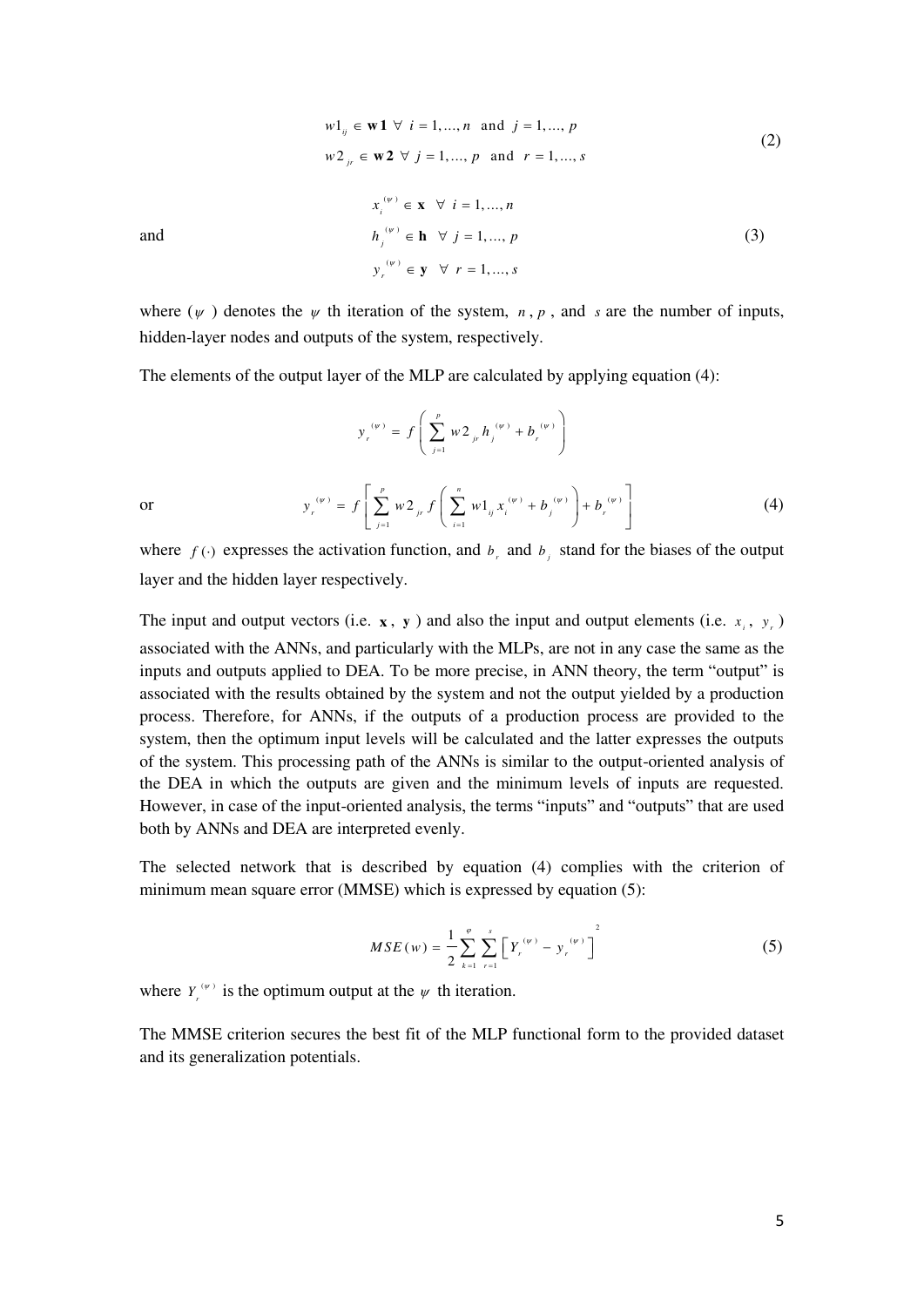## **2.3 Literature related to the synergy between DEA and ANNs**

Both DEA and ANNs are commonly regarded as non-parametric techniques. However, they perform well even when statistical errors occur in the dataset provided proving their stochastic underpinnings (Banker, 1993; Banker et al., 1993; Wang, 2003). As a result, the outputs of the analyses of both methods have a limited degree of tolerance to data uncertainties that is not adequate for the purposes of this study, i.e., for forecasting short-term changes in inputs and outputs, and for "broad generalization" purposes. The deviation of the target dataset from the original input and output levels could be significant enough for forecasting the performance of population data based on sample data or for simulating their performance.

Short-term, comparative optimization forecasting of input and output data of peer operational units, and "broad generalization" go beyond the application area of the synergy between DEA and ANN demonstrated in the literature. The studies of joint DEA-ANNs handle the estimation and prediction of efficiency (Yaghoobi et al., 2010; Wu et al., 2006; Wu et al., 2004; Pendhakar and Rodger, 2003; Wang, 2003), and they also provide comparisons of the accuracy of DEA and ANNs in estimating relative efficiency scores (Athanassopoulos and Curram, 1996). In the first case, DEA is applied in first-stage analysis for preprocessing and filtering the actual inputs and outputs and for calculating efficiency scores. ANNs are used in the second-stage analysis for short-term forecasting.

The common DEA-ANN methods for short-term forecasting, which are the methods the SDEANN model is based on, do not respect the Pareto efficiency principle for satisfying the monotonicity assumption. To be more precise, for training the ANN, these methods select both efficient and inefficient units that are arbitrarily regarded as efficient. Consequently, the results obtained by the system are biased and inconsistent with the "regression-type" optimum production frontier. Such a distortion has been suggested for overcoming the dimensionality issues associated with ANNs (Trout et al., 1996) when the available sample size is not adequate. This arbitrariness raises incompatibility issues between DEA and ANNs.

Another limitation of the existing DEA-ANN models for short-term optimization forecasting is that they neglect the estimation of input and output levels for future periods, whereas they put emphasis on forecasting efficiency. However, the ability to forecast inputs and outputs is a prerequisite for successful strategic planning.

## **3. SDEANN methodology**

The SDEANN model relies on the synergy of DEA and ANN for short-term optimization forecasting. The scope of this model goes beyond local maxima based on the sample DMUs and identifies the global maxima providing, in this case, generalized solutions that serve short-term optimization forecasting needs. Our intention is to estimate a stochastic production frontier by modifying the deterministic DEA frontier using statistical noise. By incorporating statistical noise into the DEA production frontier, we test the degree of robustness of our model and form a "tolerant" reference set to errors that has greater adaptability to population data than to sample data (generalization) and is consistent with short-term data variations (Figure 1).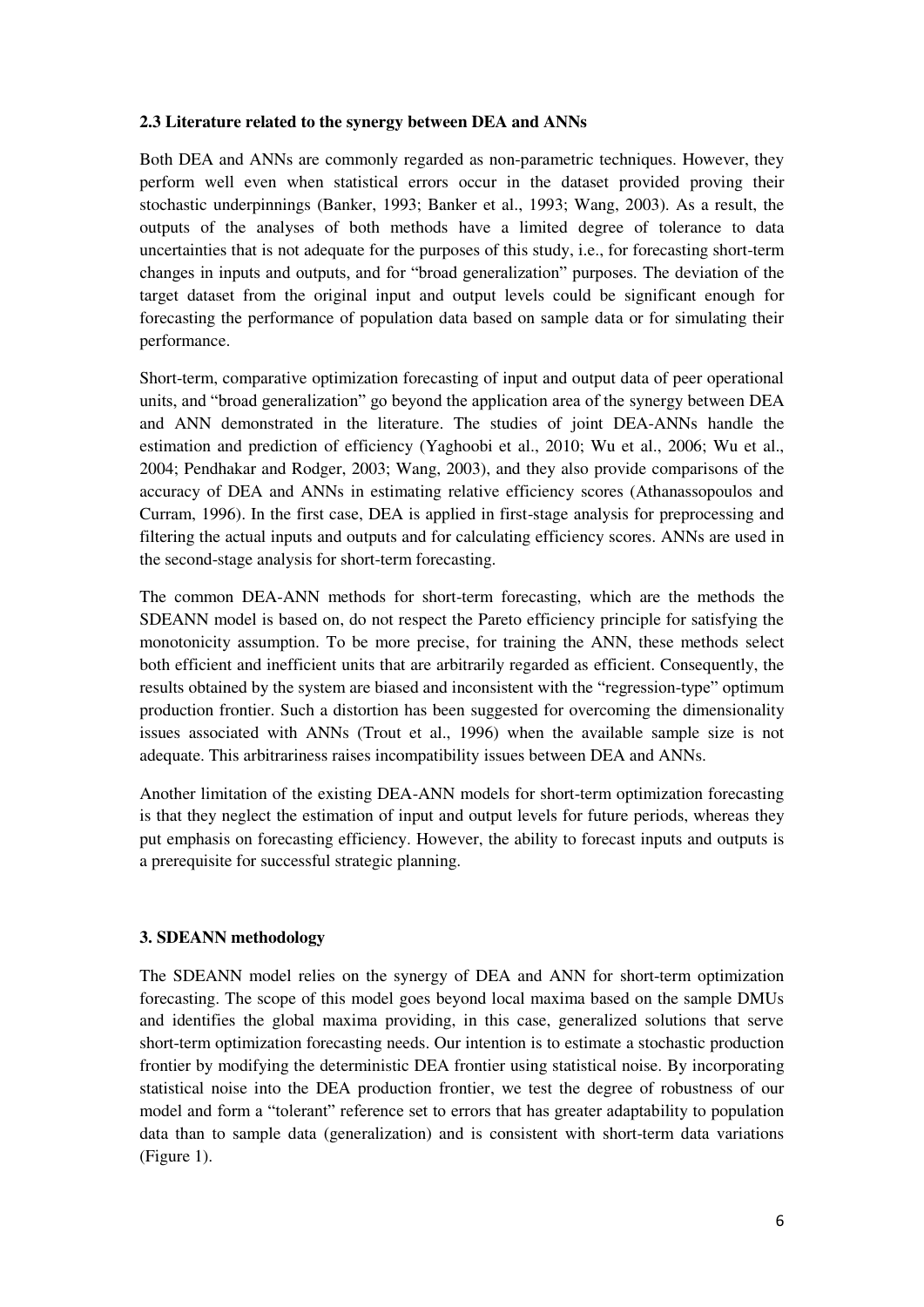**Figure 1.** Error-contaminated production frontier



To be more precise, by applying input-oriented or output-oriented VRS DEA, we identify the efficient and inefficient DMUs of the sample (efficiency score  $= 1.000$ ). Additionally, we specify the target inputs and outputs that lead the inefficient sample units to the reference set. In other words, by first-stage analysis, we uncover the efficient and the "conditionally" efficient DMUs, and we also construct a non-parametric production frontier. In order to estimate a "global" reference set from the available "local" frontier we introduce statistical noise (i.e. additive white Gaussian noise – *awgn*). The impact of the additive noise depends on its power, which is measured either on a linear scale or, as in the present case, in a logarithmic scale (dB). The statistical noise represents the random errors of the production frontier that are associated with its generalized expression. The errors  $(\varepsilon_i)$  are independently

and identically distributed random variables  $[\varepsilon_i \sim i.i.d. N(\mu, \sigma^2)]$  that perturb the deterministic frontier either positively or negatively. Relying on the stochastic frontier, we apply a "regression-type" technique (i.e. ANNs) that allows for short-term forecasting of the optimum input-output mix, even for DMUs that are not part of the evaluation sample. A critical point for the application of the last stage of the SDEANN model is the selection of the appropriate type of ANN (e.g. feed-forward, recurrent), architecture, topology, and computational strategies (e.g. number of hidden layers, number of nodes per hidden layer, training algorithm) in order to specify the most adaptive functional form to the input and output data. We use the least mean square error (MSE) as a performance metric for fitting the specified functional form.

Thus, our purpose is to achieve the highest degree of generalization possible, with a high probability of yielding acceptable results (i.e.  $x_i \geq 0 \ \forall \ i = 1,..., n$  or  $y_j \geq 0 \ \forall \ j = 1,..., s$ ).

The SDEANN model is applied either for input-oriented analysis or for output-oriented analysis that respects the priorities of the policymakers of the operational units, the restrictions of the market in which the units operate, and the market trends. In other words, by selecting input-oriented analysis, the policymaker must provide the ANN with outputs for the operational unit in order to predict the optimum input levels associated with the "global" stochastic, best-practice frontier that is applicable for the period from *t* to *t+1*. In case of output-oriented analysis, input values are requested for projecting the optimum output levels for a unit, taking into account every possible movement of its counterpart operational units within the same period (i.e. the period from *t* to *t+1*).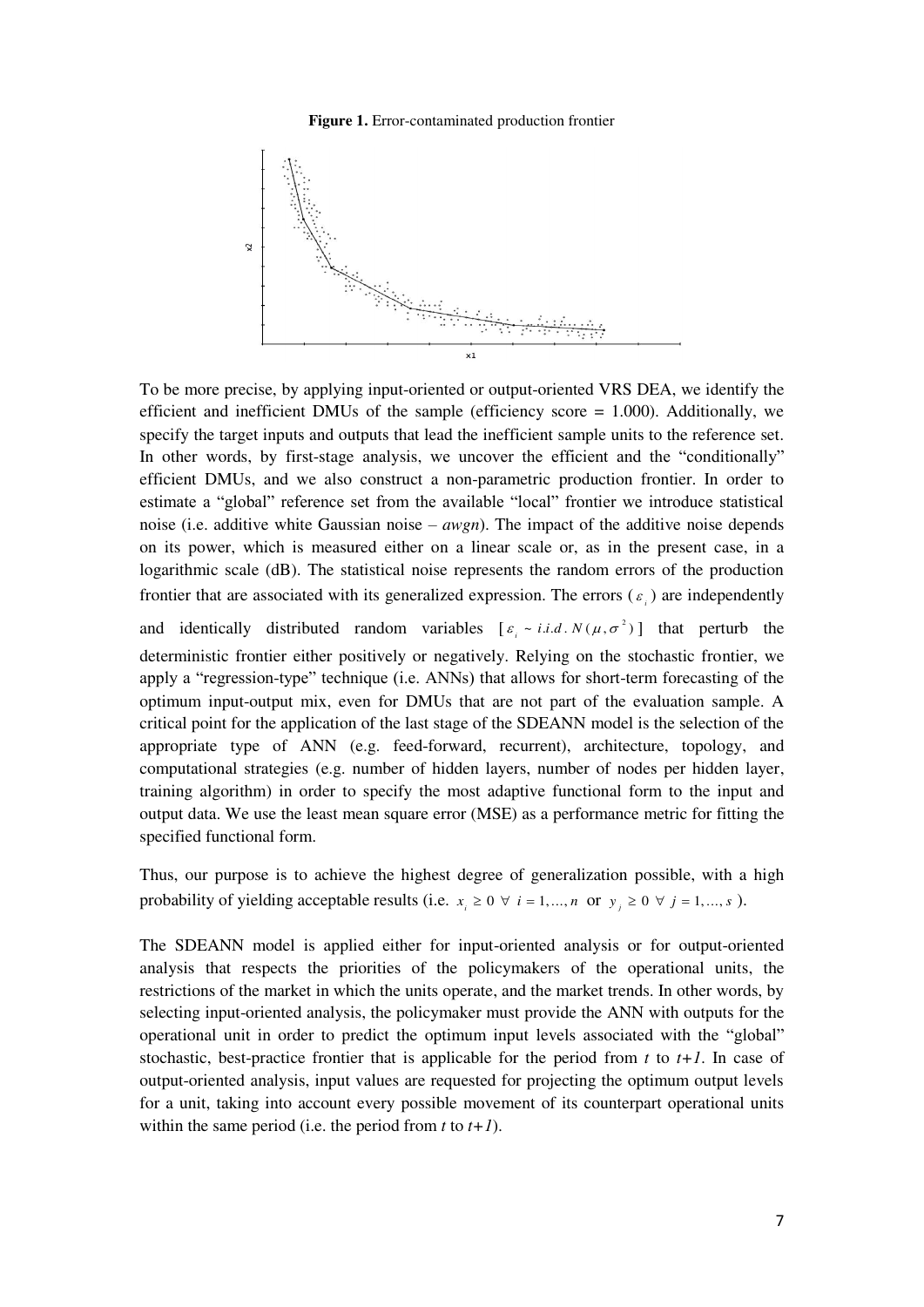By taking into consideration the stages of analysis incorporated into the SDEANN model, its algorithm runs as follows:

- Step1: Apply DEA (BCC) in order to compute the efficiency scores of the sample DMUs and target input and output values for every inefficient sample DMU.
- Step 2: Contaminate the DEA-filtered inputs or outputs with statistical noise. The level of perturbation varies according to the magnitude of the data that are subject to noise contamination.

In case of the input-oriented analysis we suggest the contamination of the outputs of the best-practice frontier and vice versa for the output-oriented analysis.

Thus, we estimate a stochastic – noisy production frontier from a deterministic (low-consistent to errors) production frontier.

- Step 3: Train the appropriate ANN model with the input-output data of the stochastic production frontier and validate the accuracy of its results using the minimum mean square error (MMSE) criterion.
- Step 4: Introduce inputs (output-oriented analysis) or outputs (input-oriented analysis) to the functional form of the SDEANN model in order to predict the "global" optimum short-term outputs or inputs, respectively, for attaining efficiency.

The stochastic production frontier formed by the SDEANN model is highly "tolerant" of short-term data perturbations to the generalization issue of "local" best practices and to uncertainties related to the dataset used. Although the two methods the SDEANN model draws on, i.e. DEA and ANNs, are non-statistical (DEA literature: Cooper et al., 2007; Simar, 2007; Coelli et al., 2005; ANN literature: Liang and Wu, 2005; Hornik et al., 1990), Banker (1993) and Banker et al. (1993) proved that the former technique yields consistent DEA estimators in cases with low measurement errors and when the production function is monotone increasing and concave and when the probability of errors embedded in the transformation process of the inputs to outputs is strictly positive. Additionally, the latter method (i.e. ANNs) is a 'regression-type' technique with stochastic underpinnings (Wang, 2003).

In order to enhance the adaptability of the SDEANN model to noisy settings in which a noisecorrupted production function is possible with unknown magnitude of the error to the bestpractice frontier, we import additive white Gaussian noise (*awgn*) either to the optimum output or the optimum inputs, for input-oriented or output-oriented analysis, respectively, located in the 'deterministic' production frontier. The level of *awgn* injected depends on the sensitivity of the sample data. For instance, when applying error-contaminated input data or output data for predicting their output or input pairs, respectively, the predicted values should respect the properties of the original values (e.g. non-negativity). To be more precise, let's assume a deterministic production function:

$$
y_j = g(x_i) \tag{6}
$$

where  $y_j$  expresses the *j*-number outputs ( $j = 1,..., s$ ) and  $x_i$  denotes the *i*-number inputs  $(i = 1, ..., n)$ . The  $y_j$  and the  $x_i$  are realizations of the *s*-number and *n*-number population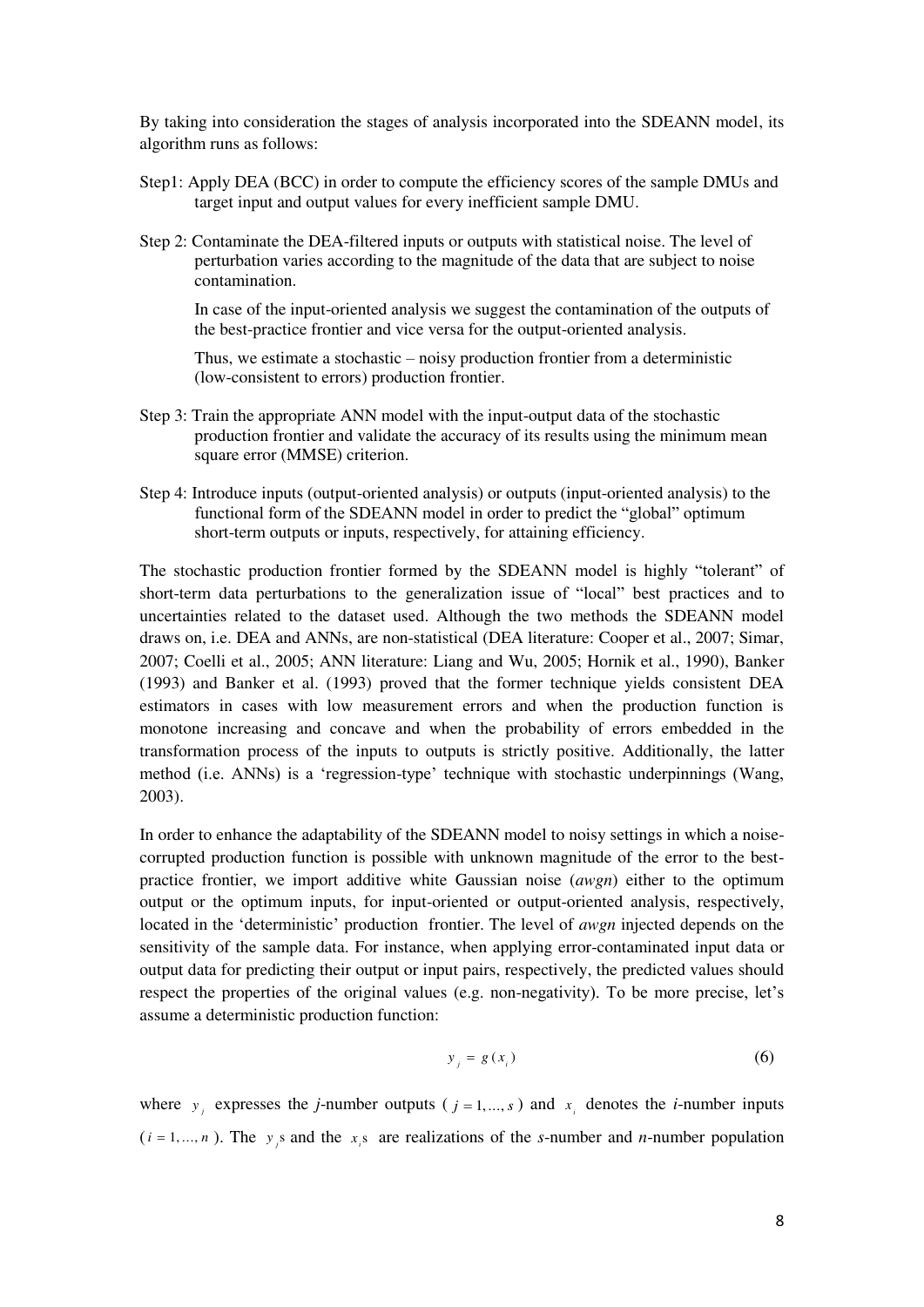outputs  $(Y)$  and inputs  $(X)$  that are independently and identically distributed  $(i.i.d.)$  random variables.

In order to estimate a stochastic production frontier from the 'deterministic' DEA frontier we perturb the original data that compose the reference set by adding random two-sided error  $\varepsilon \in \mathbb{R}$  with a normal  $f_{\varepsilon}(\cdot)$ . As a result, the stochastic production function is written as:

*j*

 $\tilde{y}_i^{(l)} = y_j + \varepsilon_j$ 

$$
\tilde{\mathbf{y}}_j^{(l)} = h(x_i) \tag{7}
$$

where

and *l* denotes the level of noise added to the data.

Similarly, the input-oriented expression of equation (7) is:

$$
\tilde{y}_j^{(l)^*} = h(x_i)
$$
\n(8)\n
$$
\tilde{y}_j^{(l)^*} = y_j^* + \varepsilon_j
$$
\n\nare the DEA target outputs or the DEA target inputs is

where ( )\* \* *<sup>l</sup>*

Error contamination is applied either to the DEA target outputs or the DEA target inputs in order to form a production function that consists of the maximum number of the available DMUs. This is particularly useful for the third-stage analysis of the SDEANN model where the appropriate ANN model is incorporated. The selected ANN should be trained solely with the input-output bundles of DEA-efficient DMUs to ensure that the SDEANN model can meet a major economic assumption (i.e. monotonicity) (Pendhakar and Rodger, 2003). However, most of the studies associated with DEA and ANN applications use for the training stage of the ANN a mix of efficient DMUs and DMUs that are arbitrarily regarded as efficient DMUs (i.e. DMUs with efficiency scores less than unity) by violating the DEA definition for efficiency (e.g. Yaghoobi et al., 2010; Hu et al., 2008; Wu et al., 2006; Wu et al., 2004; Wang, 2003; Costa and Markellos, 1997). This decision is made in order to overcome the dimensionality weakness of the ANNs, which leads to flaws when the number of DMUs used for the training of the ANN is not greater than ten times the number of the inputs incorporated (Troutt et al., 1996).

In this study, by using DEA target input and output values, particularly, noisy target-input  $(\tilde{x}_i)$  and target-output bundles, or noisy target-output  $(\tilde{y}_i)$  and target-input bundles, we address the dimensionality "curse" of the ANNs when the number of the "pure" efficient sample DMUs in conjunction with the number of input variables is not adequate, or when the sample size is small enough to apply ANNs. As a result, we manage to extend the synergy of the DEA and ANNs.

#### **4. Numerical example**

## **4.1 Data description**

The SDEANN model is applied to real data collected from the Citizen Service Centers (CSCs) in Greece. CSCs are governmental one-stop shops dedicated to the provision of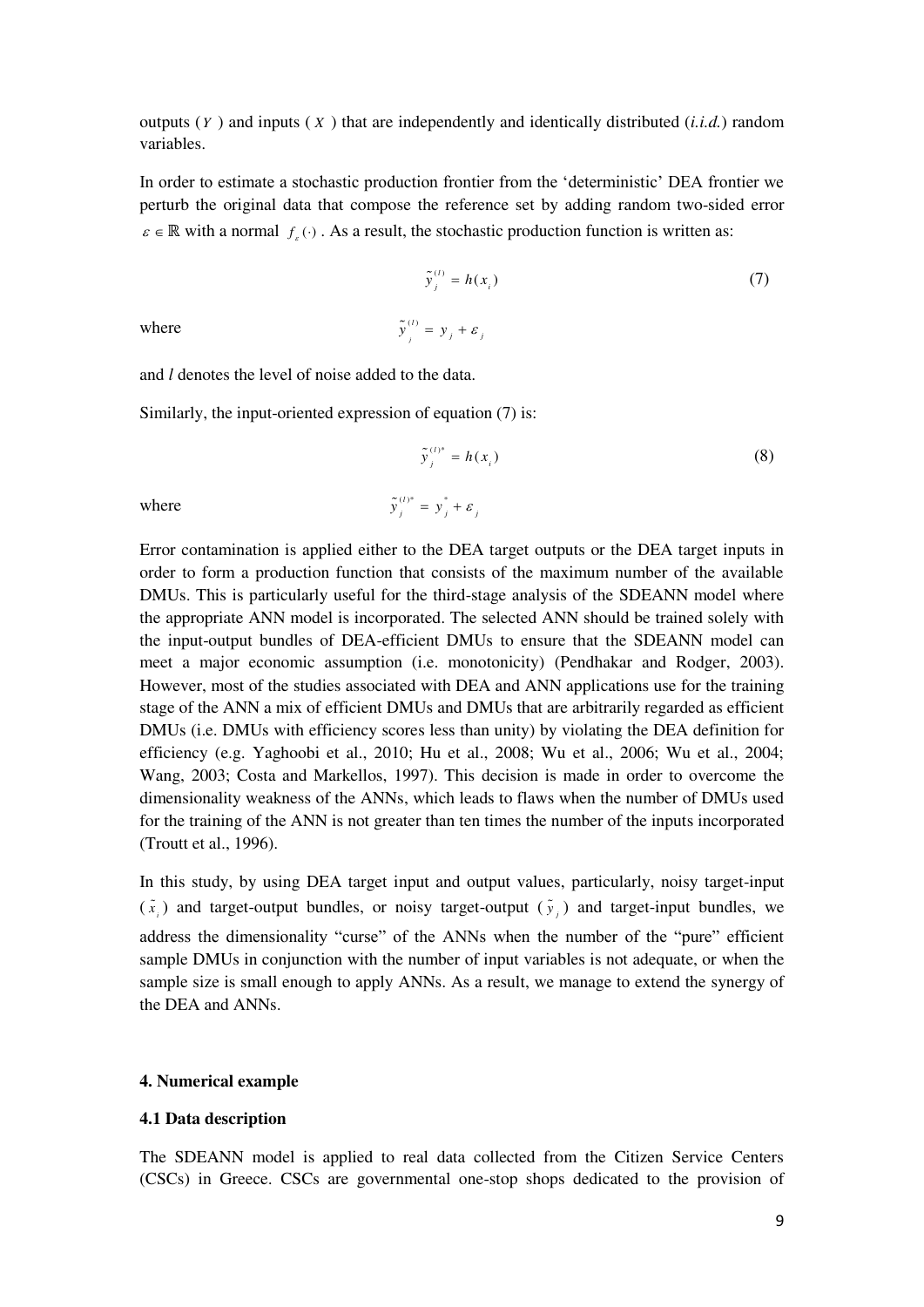administrative services to citizens and companies that operate locally in most of the municipalities of the country. The CSCs are homogeneous and independent operational units, the Ministry of the Interiors assesses them annually to determine their efficiency and effectiveness.

The sample of CSCs consists of 100 of the 1020 units that operate in four prefectures of Greece. The sample units serve about 70% of the citizens who apply to CSCs for administrative issues. The number of inputs and outputs used to specify empirically the bestpractice frontier are five and three, respectively. The five inputs are the number of full-time employees, weekly hours of work, number of PCs, number of fax machines, and number of printers). The three outputs are the number of electronic protocol registered services provided, the number of manual services provided, and the number of citizens served.

# **4.2 SDEANN application**

By applying the input-oriented BCC DEA to the original dataset, we calculate the efficiency scores of the sample operational units and the target input (DEA-filtered inputs). The inputoriented approach is selected in this study, although, the SDEANN algorithm also is applicable to the output-orientated approach.

According to the second step of the SDEANN algorithm, the DEA-filtered dataset, which consists of the original input and output values of the efficient CSCs as well as the target inputs and outputs of the "conditionally" efficient units, is contaminated with two levels of noise, i.e., with 40dB and 60dB of *awgn*. Two levels of noise are applied to the data in order to test the performance and adaptability of the data, their capacity to yield acceptable results, and consequently, the robustness of our hybrid method. In this study, respecting the inputorientation of the analysis, the statistical noise is added to the outputs that are the "constant" variables of the model. The error contamination of both the inputs and the outputs would distort the original production frontier which finally will refer to an extrinsic dataset other than the given dataset.

The perturbation of the outputs after the addition of the two levels of noise varies. The deviation between the noise-free DEA-filtered outputs and the outputs contaminated by statistical noise is mainly negative for up to 84% of the outputs, indicating that an upward bias is associated with the DEA results (Tables 1 and 2).

| <b>DMUs</b>    |           | <b>Deviation</b> | <b>DMUs</b> | <b>Deviation</b> |           |           |           |
|----------------|-----------|------------------|-------------|------------------|-----------|-----------|-----------|
|                | eProtocol | Manual           | Served      |                  | eProtocol | Manual    | Served    |
|                | services  | services         | citizens    |                  | services  | services  | citizens  |
|                | $-0.0700$ | $-0.0948$        | $-0.0719$   | 51               | 0.0080    | $-0.0559$ | $-0.0996$ |
| 2              | $-0.4218$ | $-0.5037$        | $-0.4211$   | 52               | $-0.0475$ | 0.0040    | 0.0407    |
| 3              | $-0.0347$ | $-0.0627$        | $-0.0623$   | 53               | 0.0040    | $-0.0045$ | 0.0254    |
| $\overline{4}$ | $-0.5007$ | $-0.5572$        | $-0.5618$   | 54               | $-0.0655$ | $-0.0696$ | $-0.0642$ |
| 5              | $-0.3660$ | $-0.7077$        | $-0.6529$   | 55               | 0.0043    | 0.0004    | 0.0058    |
| 6              | $-0.1627$ | $-0.2300$        | $-0.2167$   | 56               | 0.0012    | $-0.0009$ | $-0.0030$ |
| 7              | $-0.2116$ | $-0.2547$        | $-0.2114$   | 57               | 0.0103    | $-0.0390$ | 0.0156    |

**Table 1.** Deviation of the noise-free DEA-filtered outputs and the DEA-filtered outputs contaminated with additive white Gaussian noise (*awgn* = 40dB)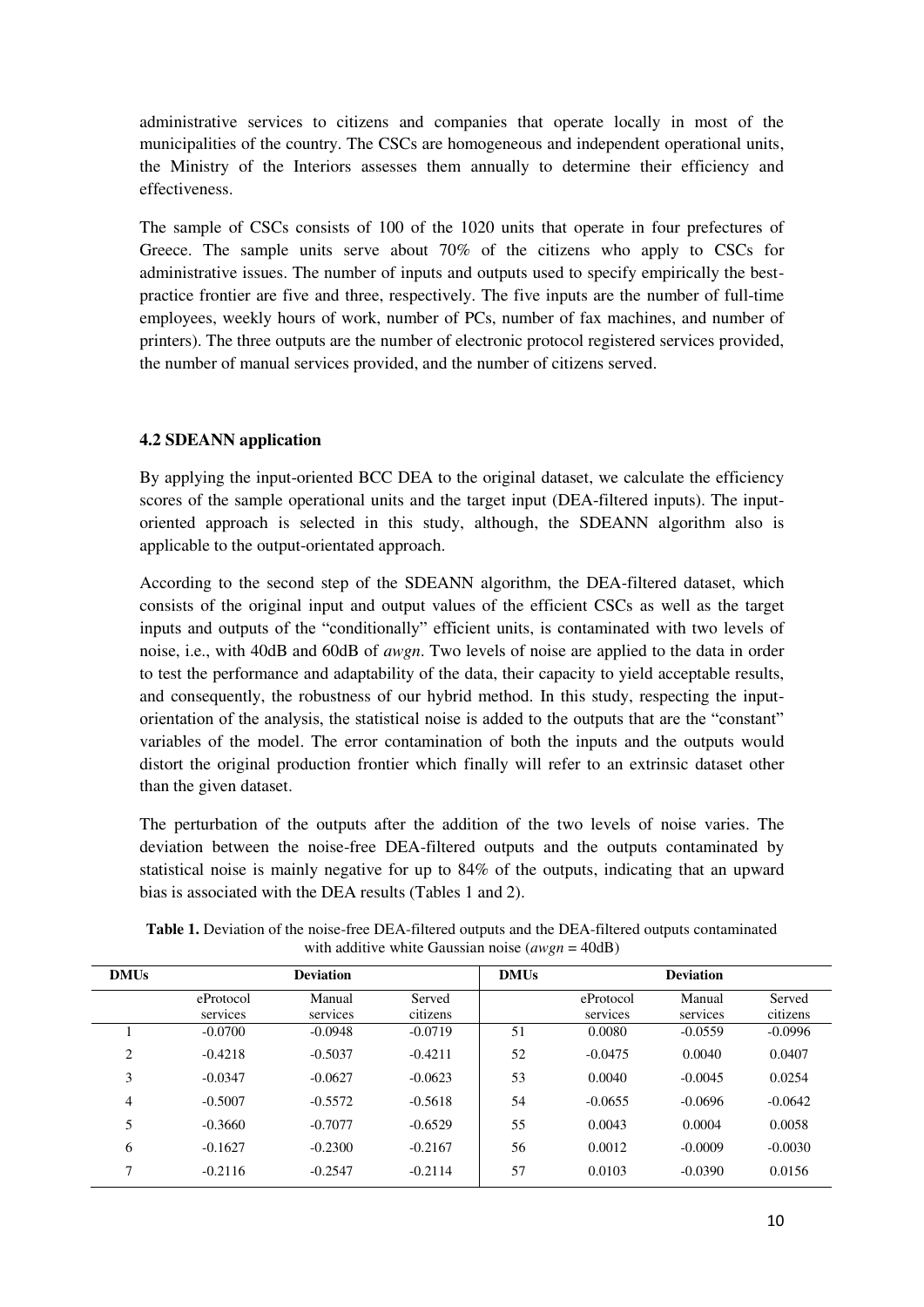| $\overline{8}$ | $-0.5654$ | $-0.6053$ | $-0.5565$ | $\overline{58}$ | $-0.0225$ | $-0.0012$ | 0.0149    |
|----------------|-----------|-----------|-----------|-----------------|-----------|-----------|-----------|
| $\overline{9}$ | $-0.4348$ | $-0.4556$ | $-0.3951$ | 59              | 0.0756    | $-0.0207$ | $-0.0218$ |
| $10\,$         | $-0.3838$ | $-0.3763$ | $-0.3715$ | 60              | $-0.6211$ | $-0.7200$ | $-0.6913$ |
| 11             | $-0.6992$ | $-0.7648$ | $-0.7580$ | 61              | $-0.0058$ | $-0.0023$ | 0.0023    |
| $12\,$         | $-0.2085$ | $-0.5103$ | $-0.4666$ | 62              | $-0.4961$ | $-0.6211$ | $-0.5933$ |
| 13             | $-0.5180$ | $-0.7037$ | $-0.5350$ | 63              | $-0.5079$ | $-0.5079$ | $-0.5119$ |
| 14             | $-0.0454$ | 0.1648    | $-0.0452$ | 64              | $-0.0001$ | 0.0018    | $-0.0078$ |
| 15             | $-0.1795$ | $-0.2222$ | $-0.1933$ | 65              | $-0.0075$ | 0.0389    | 0.0193    |
| 16             | $-0.7656$ | $-0.7788$ | $-0.7967$ | 66              | $-0.5011$ | $-0.5028$ | $-0.4926$ |
| 17             | 0.0051    | 0.0013    | $-0.0028$ | 67              | $-0.0063$ | 0.0115    | $-0.0017$ |
| $18\,$         | $-0.4772$ | $-0.6163$ | $-0.5877$ | 68              | $-0.0035$ | $-0.0066$ | $-0.0067$ |
| 19             | 0.0139    | $-0.0014$ | 0.0060    | 69              | $-0.5824$ | $-0.6021$ | $-0.5870$ |
| $20\,$         | $-0.0016$ | 0.0016    | $-0.0023$ | $70\,$          | 0.0003    | $-0.0027$ | $-0.0109$ |
| $21\,$         | 0.2807    | 0.2047    | $-0.0627$ | 71              | $-0.3946$ | $-0.3894$ | $-0.4312$ |
| $22\,$         | $-0.1855$ | $-0.5057$ | $-0.3039$ | 72              | $-0.0042$ | 0.0024    | 0.0014    |
| 23             | $-0.0014$ | 0.0031    | $-0.0005$ | 73              | $-0.5595$ | $-0.5695$ | $-0.5429$ |
| $24\,$         | $-0.0054$ | 0.0006    | 0.0016    | 74              | $-0.5983$ | $-0.5950$ | $-0.6815$ |
| $25\,$         | $-0.4755$ | $-0.4766$ | $-0.5099$ | 75              | 0.0277    | $-0.0110$ | $-0.0078$ |
| $26\,$         | $-0.0011$ | 0.0065    | 0.0019    | 76              | $-0.5551$ | $-0.5878$ | $-0.5650$ |
| $27\,$         | $-0.0019$ | 0.0037    | 0.0007    | 77              | $-0.0028$ | $-0.0066$ | 0.0030    |
| 28             | $-0.0016$ | 0.0004    | 0.0048    | 78              | $-0.0125$ | 0.0239    | $-0.1045$ |
| 29             | 0.0090    | 0.0037    | $-0.0021$ | 79              | $-0.0057$ | $-0.0009$ | $-0.0007$ |
| $30\,$         | $-0.0019$ | 0.0023    | $-0.0008$ | $80\,$          | $-0.5713$ | $-0.6459$ | $-0.6222$ |
| 31             | 0.0097    | $-0.0135$ | $-0.0134$ | 81              | $-0.5328$ | $-0.5389$ | $-0.5129$ |
| $32\,$         | $-0.0013$ | $-0.0001$ | $-0.0008$ | 82              | 0.0001    | $-0.0031$ | 0.0012    |
| 33             | $-0.7734$ | $-0.7754$ | $-0.8335$ | 83              | $-0.0419$ | 0.1152    | $-0.0430$ |
| 34             | $-0.6347$ | $-0.6673$ | $-0.6646$ | 84              | $-0.2694$ | $-0.4518$ | $-0.3484$ |
| 35             | 0.0045    | 0.0145    | 0.0150    | 85              | $-0.4335$ | $-0.4290$ | $-0.4178$ |
| 36             | $-0.5835$ | $-0.8072$ | $-0.7759$ | 86              | $-0.0061$ | 0.0030    | $-0.0018$ |
| 37             | $-0.0111$ | 0.0011    | 0.0407    | 87              | $-0.1889$ | $-0.1952$ | $-0.1923$ |
| 38             | $-0.0009$ | 0.0001    | 0.0001    | 88              | $-0.6237$ | $-0.6546$ | $-0.6551$ |
| 39             | $-0.5414$ | $-0.5679$ | $-0.5605$ | 89              | $-0.0064$ | 0.1433    | $-0.0339$ |
| $40\,$         | $-0.0580$ | $-0.0614$ | $-0.0699$ | 90              | 0.0581    | 0.0476    | $-0.0028$ |
| 41             | $-0.0026$ | $-0.0003$ | $-0.0010$ | 91              | $-0.6261$ | $-0.6911$ | $-0.6821$ |
| 42             | $-0.4912$ | $-0.6774$ | $-0.6452$ | 92              | $-0.0189$ | 0.0907    | 0.0215    |
| 43             | $-0.4540$ | $-0.4006$ | $-0.4277$ | 93              | 0.0473    | $-0.0186$ | $-0.0207$ |
| $44$           | $-0.6368$ | $-0.7942$ | $-0.7625$ | 94              | 0.0313    | $-0.0257$ | $-0.0526$ |
| 45             | $-0.4121$ | $-0.4732$ | $-0.4491$ | 95              | $-0.0435$ | 0.0254    | 0.0064    |
| $46\,$         | $-0.2587$ | $-0.3127$ | $-0.3780$ | 96              | $-0.0952$ | $-0.0468$ | $-0.0145$ |
| 47             | $-0.5177$ | $-0.6640$ | $-0.6069$ | 97              | $-0.4689$ | $-0.4742$ | $-0.4321$ |
| $48\,$         | $-0.4214$ | $-0.4023$ | $-0.3590$ | 98              | 0.0211    | 0.0299    | $-0.0456$ |
| 49             | 0.0028    | $-0.1700$ | $-0.0277$ | 99              | $-0.3502$ | $-0.3556$ | $-0.3505$ |
| 50             | $-0.6216$ | $-0.6880$ | $-0.6812$ | 100             | 0.0261    | 0.0162    | $-0.1208$ |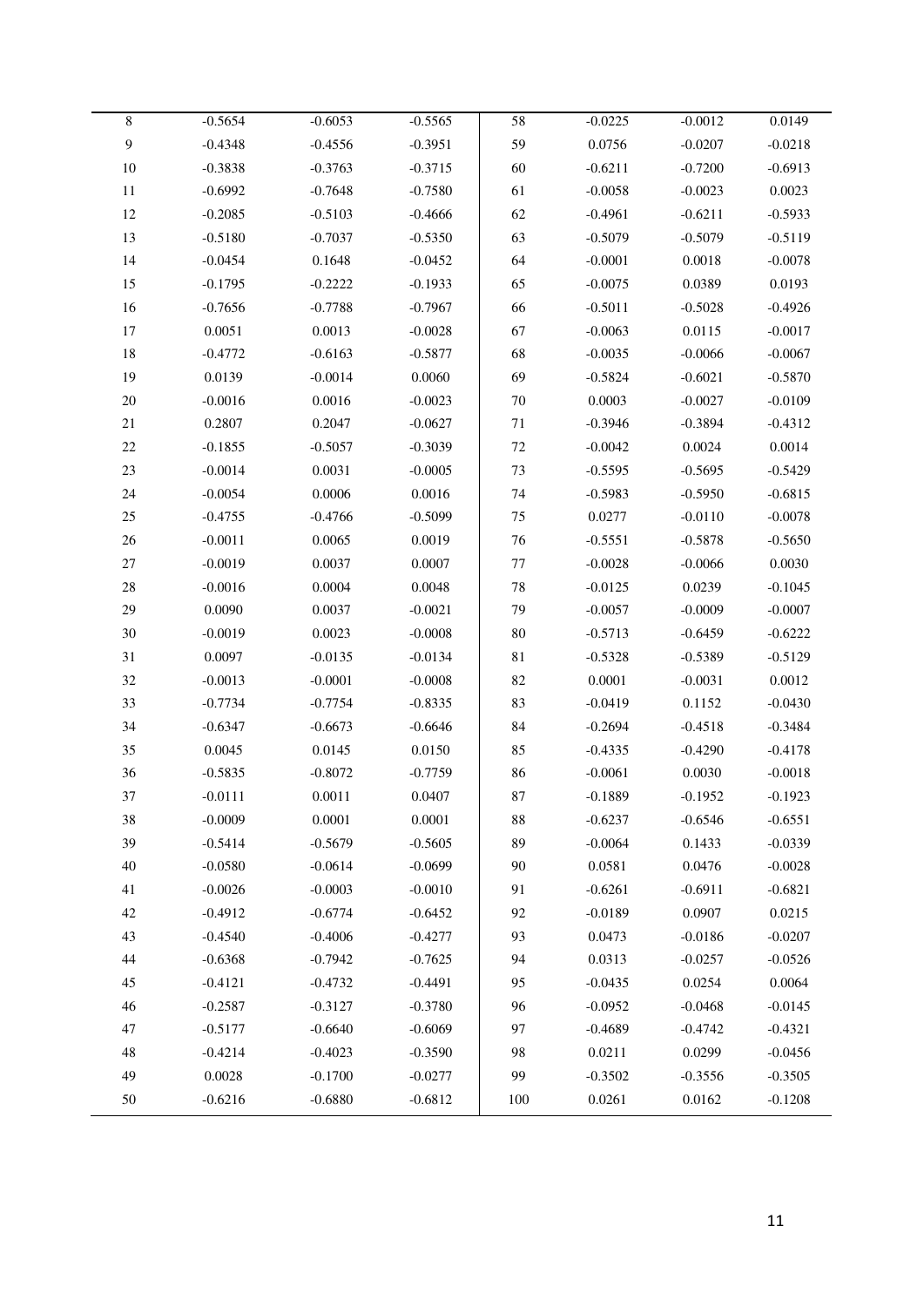| Manual<br>eProtocol<br>Manual<br>Served<br>eProtocol                            | Served     |
|---------------------------------------------------------------------------------|------------|
| services<br>services<br>citizens<br>services<br>services                        | citizens   |
| 51<br>$-0.0096$<br>$-0.1172$<br>$-0.0329$<br>0.7472<br>$-0.1436$<br>1           | $-0.3033$  |
| $\sqrt{2}$<br>$-0.4942$<br>52<br>0.7870<br>$-0.2581$<br>$-0.4182$<br>$-0.4236$  | 0.9977     |
| $\mathfrak{Z}$<br>53<br>0.0106<br>$-0.0402$<br>0.0284<br>$-0.0057$<br>$-0.0689$ | $-0.0102$  |
| $-0.5156$<br>$-0.5574$<br>$-0.5759$<br>54<br>4<br>$-0.1165$<br>$-0.1357$        | $-0.0425$  |
| 5<br>$-0.3694$<br>55<br>$-0.7131$<br>$-0.6647$<br>0.0718<br>$-0.0162$           | $-0.0645$  |
| 6<br>$-0.2327$<br>$-0.2322$<br>56<br>$-0.0135$<br>$-0.1495$<br>$-0.0226$        | $-0.0215$  |
| 7<br>57<br>$-0.1978$<br>$-0.2539$<br>$-0.2047$<br>$-0.1170$<br>$-0.2397$        | $-0.4404$  |
| $\,$ 8 $\,$<br>$-0.6011$<br>$-0.6096$<br>$-0.5637$<br>58<br>0.3460<br>0.1818    | 0.1678     |
| 9<br>$-0.4809$<br>$-0.4040$<br>59<br>$-0.0806$<br>$-0.4315$<br>$-0.0848$        | 0.1045     |
| 10<br>$-0.4846$<br>$-0.3046$<br>$-0.3381$<br>60<br>$-0.6944$<br>$-0.7155$       | $-0.7017$  |
| 11<br>61<br>$-0.8049$<br>$-0.7443$<br>$-0.8295$<br>0.0320<br>0.0520             | 0.0312     |
| 12<br>$-0.1964$<br>$-0.5261$<br>$-0.4947$<br>62<br>$-0.4786$<br>$-0.6210$       | $-0.6037$  |
| 13<br>63<br>$-0.5034$<br>$-0.5260$<br>$-0.7161$<br>$-0.5107$<br>$-0.5065$       | $-0.5071$  |
| 14<br>0.1308<br>$-0.0253$<br>64<br>0.0317<br>0.0304<br>$-0.0635$                | 0.0771     |
| 15<br>65<br>$-0.2603$<br>$-0.1979$<br>$-0.2579$<br>0.0682<br>0.0362             | 0.0204     |
| 16<br>$-0.8586$<br>66<br>$-0.4571$<br>$-0.4853$<br>$-0.7388$<br>$-0.7247$       | $-0.5339$  |
| 17<br>0.0095<br>$-0.0213$<br>67<br>0.0250<br>$-0.0519$<br>$-0.0720$             | $-0.0863$  |
| 18<br>$-0.5818$<br>68<br>0.0310<br>$-0.4790$<br>$-0.6276$<br>0.0426             | $-0.0095$  |
| 19<br>0.1026<br>69<br>0.1379<br>0.0150<br>$-0.5788$<br>$-0.6234$                | $-0.5923$  |
| $20\,$<br>$-0.0326$<br>0.0038<br>70<br>$-0.0133$<br>$-0.0374$<br>$-0.0410$      | $-0.0293$  |
| 21<br>0.2952<br>0.1659<br>$-0.0954$<br>71<br>$-0.4108$<br>$-0.3780$             | $-0.4429$  |
| $22\,$<br>$-0.4848$<br>$-0.2882$<br>72<br>0.0220<br>$-0.0222$<br>$-0.1693$      | $-0.0279$  |
| 23<br>0.0222<br>73<br>$-0.0297$<br>$-0.0349$<br>$-0.5640$<br>$-0.5644$          | $-0.6201$  |
| 0.0082<br>$-0.0374$<br>24<br>$-0.0454$<br>74<br>$-0.5575$<br>$-0.6129$          | $-0.6553$  |
| 25<br>75<br>$-0.0049$<br>$-0.0025$<br>$-0.4554$<br>$-0.4393$<br>$-0.5329$       | 0.0010     |
| 26<br>0.0127<br>$-0.0755$<br>76<br>$-0.6015$<br>$-0.0205$<br>$-0.6154$          | $-0.5711$  |
| $27\,$<br>0.0377<br>77<br>$-0.0395$<br>$-0.0236$<br>$-0.0691$<br>0.0271         | $-0.0730$  |
| 28<br>$-0.0486$<br>$-0.0262$<br>$-0.0329$<br>78<br>0.2443<br>0.2729             | 0.7644     |
| 29<br>0.0947<br>0.0377<br>$-0.0288$<br>79<br>$-0.0064$<br>0.0427                | $0.0118\,$ |
| $30\,$<br>0.1177<br>$-0.0269$<br>$-0.6505$<br>$-0.0535$<br>80<br>$-0.5780$      | $-0.6320$  |
| 31<br>$-0.0147$<br>0.0557<br>$-0.0467$<br>81<br>$-0.3444$<br>$-0.6605$          | $-0.5144$  |
| $-0.0048$<br>$-0.0028$<br>0.0097<br>$-0.0168$<br>32<br>$-0.0286$<br>82          | $-0.0074$  |
| 33<br>83<br>$-0.7894$<br>$-0.7806$<br>$-0.7962$<br>$-0.0374$<br>0.1533          | $-0.1110$  |
| $-0.6816$<br>$-0.6390$<br>34<br>$-0.7839$<br>84<br>$-0.2198$<br>$-0.4721$       | $-0.3555$  |
| 35<br>0.0955<br>0.0175<br>$-0.2784$<br>85<br>$-0.4584$<br>$-0.4144$             | $-0.4376$  |
| $-0.8034$<br>$-0.7933$<br>36<br>$-0.6250$<br>86<br>0.0259<br>0.0046             | $-0.0298$  |
| $37\,$<br>0.0699<br>$-0.2728$<br>$-0.3467$<br>87<br>$-0.1655$<br>$-0.1677$      | $-0.2280$  |
| 38<br>$-0.0006$<br>$-0.0097$<br>88<br>$-0.6511$<br>$-0.0042$<br>$-0.7426$       | $-0.6784$  |
| 39<br>89<br>0.0059<br>$-0.5809$<br>$-0.5892$<br>$-0.3581$<br>0.1385             | $-0.1542$  |
| $40\,$<br>$-0.0287$<br>$-0.0055$<br>0.0258<br>$-0.0774$<br>90<br>0.0034         | 0.0459     |
| 41<br>0.0136<br>0.0159<br>$-0.0338$<br>91<br>$-0.7323$<br>$-0.5342$             | $-0.6375$  |
| $42\,$<br>$-0.5301$<br>$-0.7390$<br>$-0.7464$<br>0.0335<br>0.2684<br>92         | $-0.0090$  |

**Table 2.** Deviation of the noise-free DEA-filtered outputs and the DEA-filtered outputs contaminated with additive white Gaussian noise (*awgn* = 60dB)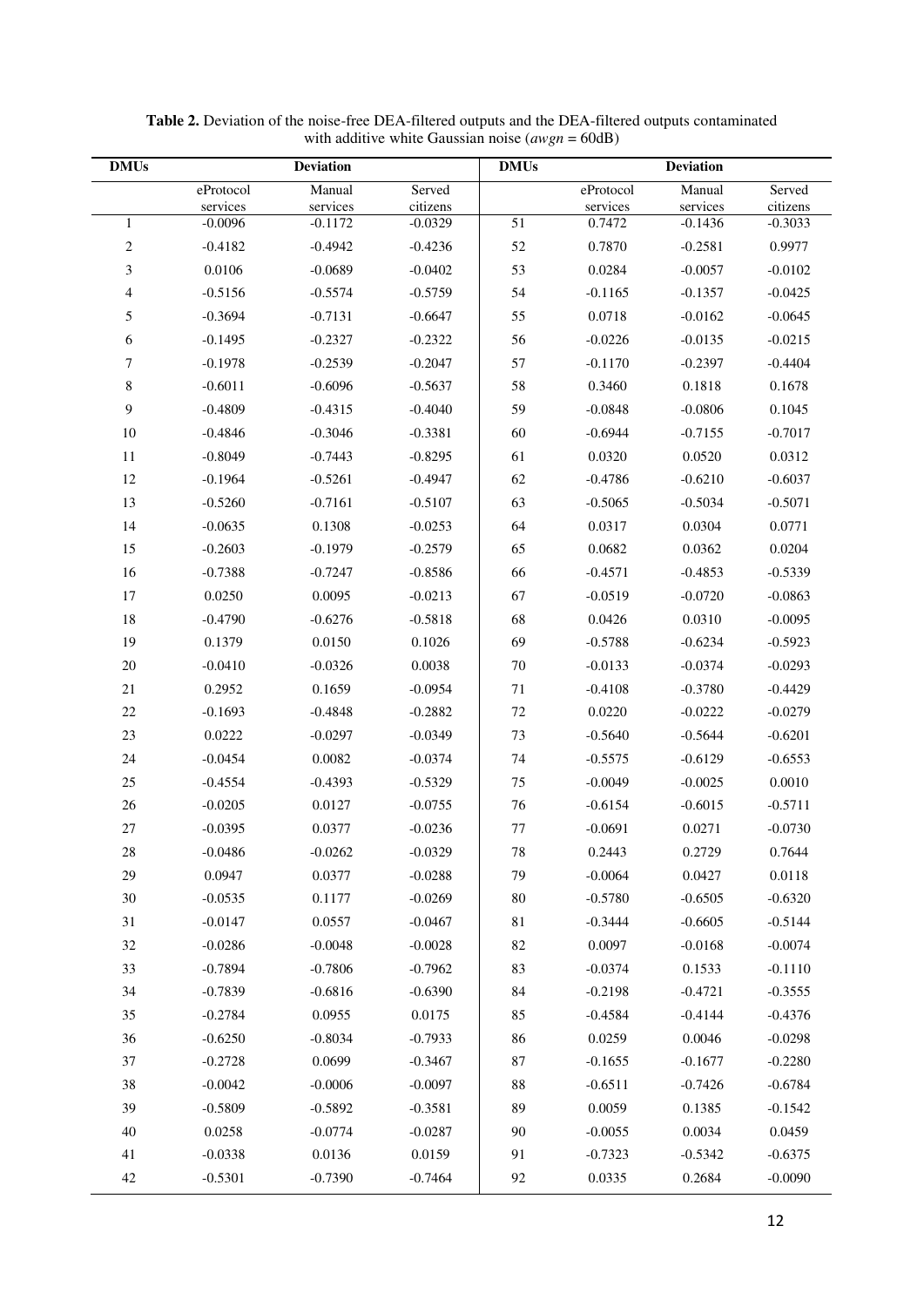| 43 | $-0.5232$ | $-0.4060$ | $-0.4800$ | 93  | 0.1069    | 0.0578    | $-0.0229$ |
|----|-----------|-----------|-----------|-----|-----------|-----------|-----------|
| 44 | $-0.6761$ | $-0.7858$ | $-0.7263$ | 94  | 0.9120    | $-0.3513$ | $-0.4477$ |
| 45 | $-0.4870$ | $-0.4878$ | $-0.3734$ | 95  | $-0.2095$ | $-0.1421$ | 0.4014    |
| 46 | $-0.2472$ | $-0.3027$ | $-0.4270$ | 96  | 0.0911    | $-0.1131$ | $-0.0720$ |
| 47 | $-0.4939$ | $-0.6635$ | $-0.6155$ | 97  | $-0.4773$ | $-0.4063$ | $-0.4758$ |
| 48 | $-0.4126$ | $-0.4231$ | $-0.3621$ | 98  | $-1.0179$ | $-0.1156$ | 0.8663    |
| 49 | $-0.4124$ | 0.1590    | $-1.3432$ | 99  | $-0.3714$ | $-0.3384$ | $-0.3584$ |
| 50 | $-0.7941$ | $-0.7147$ | $-0.5838$ | 100 | $-0.9431$ | $-1.0538$ | $-0.3855$ |
|    |           |           |           |     |           |           |           |

When higher-level statistical noise (i.e. *awgn* = 60dB) is added to the original (DEA-filtered) dataset for estimating the stochastic production frontier from the empirical deterministic frontier, the deviation between the noise-free and the noise-contaminated outputs in three cases is negative, and its absolute value is greater than unity (See the bold values in Table 2). These usually high deviations, compared with the other deviations in Table 2, appear to be due to the negative outputs produced by the addition of random *awgn*. In this case, it is obvious that an *awgn* value of 60dB is too high for the original production function because it leads to unaccepted outputs. Thus, the addition of *awgn* = 40dB is a fair level of noise for this particular case in that it respects the attributes of the data without being regarded as a lowsignificance intervention.

The training phase of the ANN model is crucial for the accuracy of the projected results of the short-term, comparative optimization forecasting model. The stochastic optimum inputs and outputs of the whole sample that are used for the training of the appropriate ANN provide the best fit of the SDEANN model to the generalized production frontier. Additionally, they enhance the forecasting properties of this model to short-term data changes while keeping the sample size requirements short.

For the training phase of the ANN, 70 CSCs were selected randomly from the sample. This phase included the training (using 80% of the selected units), the validation (using 10% of the selected units) and the testing of the network (using 10% of the selected units).

After experimentation with various ANN models, architectures, topologies, and training functions, we concluded that the most appropriate network for our dataset and for the inputorientation of our analysis was the *Levenberg-Marquardt* network (Table 3). Relying on this ANN model, we identified the most statistically significant functional form for both noiseembedded production frontiers (*awgn* = 40dB and *awgn* = 60dB) with the minimum MSE.

| <b>Properties</b>        |                     | Level of additive statistical noise |
|--------------------------|---------------------|-------------------------------------|
|                          | 40dB                | 60dB                                |
| Inputs                   | 3                   | 3                                   |
| Hidden Layer $(s)$       |                     |                                     |
| <b>Neurons</b>           | 6                   | 6                                   |
| Outputs                  | 5                   | 5                                   |
| <b>Training Function</b> | Levenberg-Marquardt | Levenberg-Marquardt                 |
| Mean Square Error        | 10 <sup>1</sup>     | 4.3491                              |
| R                        |                     |                                     |

**Table 3.** ANN properties of the input-oriented SDEANN model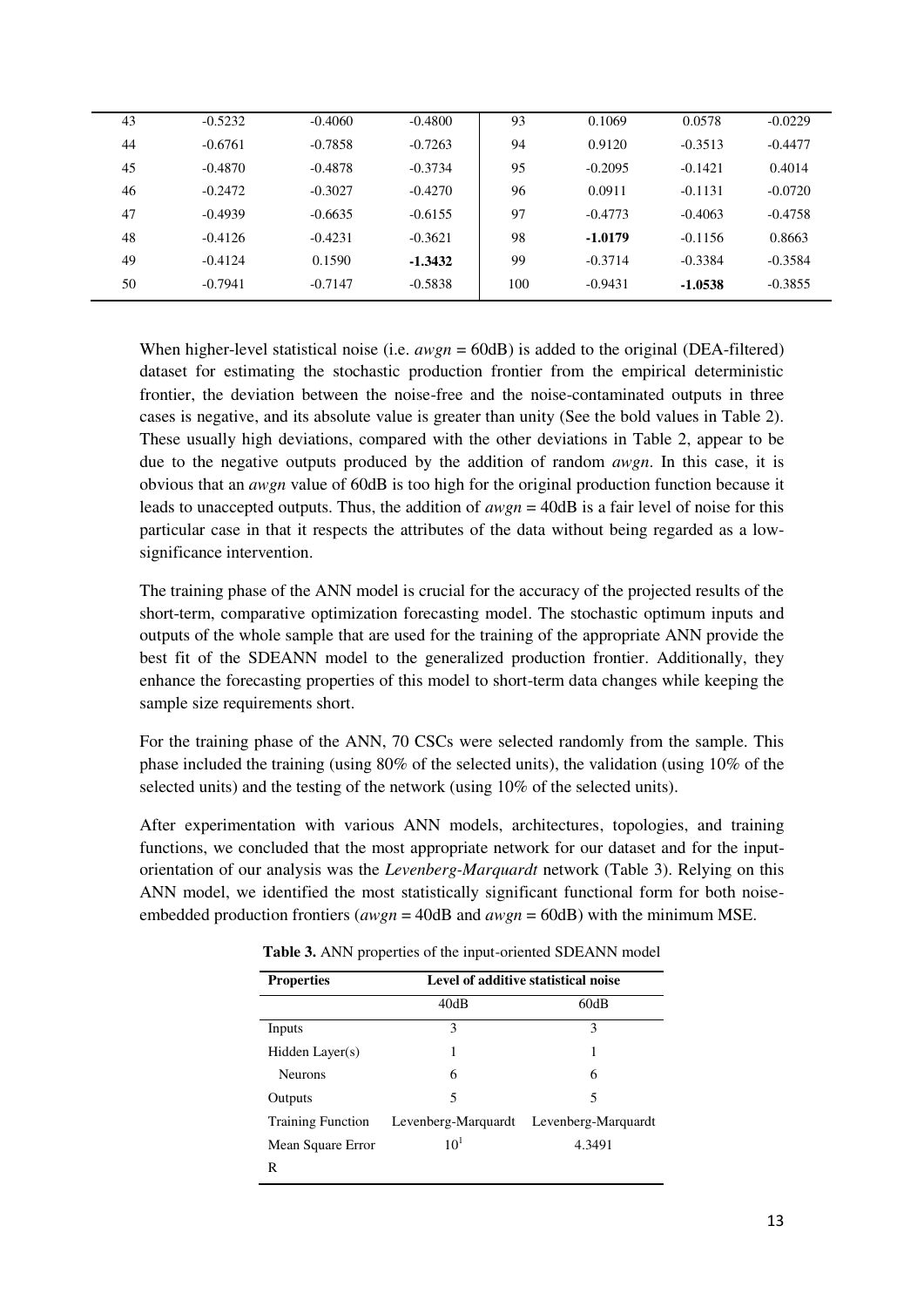| Training   | 0.9766 | 0.9861 |
|------------|--------|--------|
| Validation | 0.9794 | 0.9880 |

**Figure 2.** Selected ANN's fitting to the stochastic production frontier - training phase (*awgn* = 40dB)



Following the training process of the ANN, we introduced the noisy outputs of the 30 remaining operational units to the SDEANN model in order to test the projected inputs against their DEA-filtered counterparts. The majority of the inputs projected by the SDEANN model have moved upward, comparing to the DEA target inputs, for cases of noise contamination (i.e., for 40dB, 56.7% of the inputs were moved upward, whereas, for 60dB, 62.7% of the inputs were moved upward) (Tables 4 and 5).

**Table 4.** Deviation of the DEA-filtered and the SDEANN (*awgn*=40dB) input values (input-oriented analysis)

| <b>DMUs</b> |                        |                  | <b>Deviation</b> |           |           | <b>DMUs</b> |                        |                  | <b>Deviation</b> |           |           |
|-------------|------------------------|------------------|------------------|-----------|-----------|-------------|------------------------|------------------|------------------|-----------|-----------|
|             | Full-time<br>employees | Working<br>hours | PC               | Fax       | Printers  |             | Full-time<br>employees | Working<br>hours | PC               | Fax       | Printers  |
| 71          | $-0.1795$              | $-0.0317$        | 0.0168           | 0.0632    | $-0.0046$ | 86          | $-0.2984$              | $-0.2095$        | 0.4648           | $-0.5965$ | $-0.7931$ |
| 72          | 0.0128                 | $-0.0345$        | 0.6425           | $-0.8436$ | $-0.7132$ | 87          | $-0.1054$              | $-0.1079$        | 0.0934           | 0.0203    | $-0.0483$ |
| 73          | 0.1581                 | $-0.0814$        | 0.0183           | 0.9633    | 0.8613    | 88          | 0.2261                 | $-0.0207$        | 0.1028           | 1.1574    | 0.9396    |
| 74          | 0.0217                 | 0.1280           | $-0.0580$        | 1.0641    | 0.1794    | 89          | $-0.1924$              | $-0.0245$        | $-0.0608$        | 1155.7527 | $-0.2044$ |
| 75          | $-0.2460$              | $-0.0627$        | 0.1310           | $-0.0551$ | 0.1483    | 90          | $-0.1803$              | $-0.0902$        | 0.0447           | 1128.7619 | 0.5358    |
| 76          | $-0.0071$              | 0.0567           | $-0.0977$        | 1.0343    | 0.4034    | 91          | 0.4530                 | $-0.1524$        | $-0.1181$        | 1.0897    | 0.6166    |
| 77          | $-0.3064$              | $-0.1882$        | 0.5029           | 1048.3629 | $-0.3166$ | 92          | 0.5511                 | $-0.1055$        | $-0.3864$        | 0.9811    | 1.6491    |
| 78          | 0.5760                 | $-0.3910$        | $-0.2615$        | 1742.3385 | 1.7373    | 93          | $-0.3194$              | 0.0484           | $-0.1467$        | 0.8929    | 0.8136    |
| 79          | $-0.0395$              | $-0.1698$        | 0.2783           | 742.0480  | $-0.3059$ | 94          | 0.5516                 | $-0.2022$        | $-0.1886$        | 0.7008    | 1.6535    |
| 80          | 0.1683                 | $-0.0960$        | $-0.3070$        | 0.5193    | 0.6998    | 95          | 0.5541                 | $-0.1085$        | $-0.3913$        | 1.8714    | 1.0505    |
| 81          | 0.3845                 | $-0.2066$        | 0.0525           | 1.0029    | 1.5354    | 96          | 0.5844                 | $-0.0365$        | $-0.4623$        | 1755.4599 | 1.7633    |
| 82          | 0.2272                 | $-0.1595$        | 0.2400           | $-0.4489$ | $-0.7516$ | 97          | $-0.0549$              | 0.2034           | $-0.4123$        | 3.0526    | 0.3079    |
| 83          | $-0.1565$              | $-0.1375$        | $-0.0193$        | 898.9825  | $-0.4426$ | 98          | 0.5790                 | $-0.1915$        | 0.0953           | 0.7481    | 1.7467    |
| 84          | $-0.2711$              | 0.0611           | 0.0692           | 0.2632    | $-0.3445$ | 99          | $-0.2749$              | 0.0570           | 0.1815           | 0.3989    | 0.2163    |
| 85          | $-0.2001$              | 0.0037           | 0.0516           | 0.5824    | 0.0674    | 100         | 0.5785                 | $-0.0909$        | 0.0934           | 0.7479    | 1.7458    |

**Figure 3.** Selected ANN's fitting to the stochastic production frontier – training phase (*awgn* = 60dB)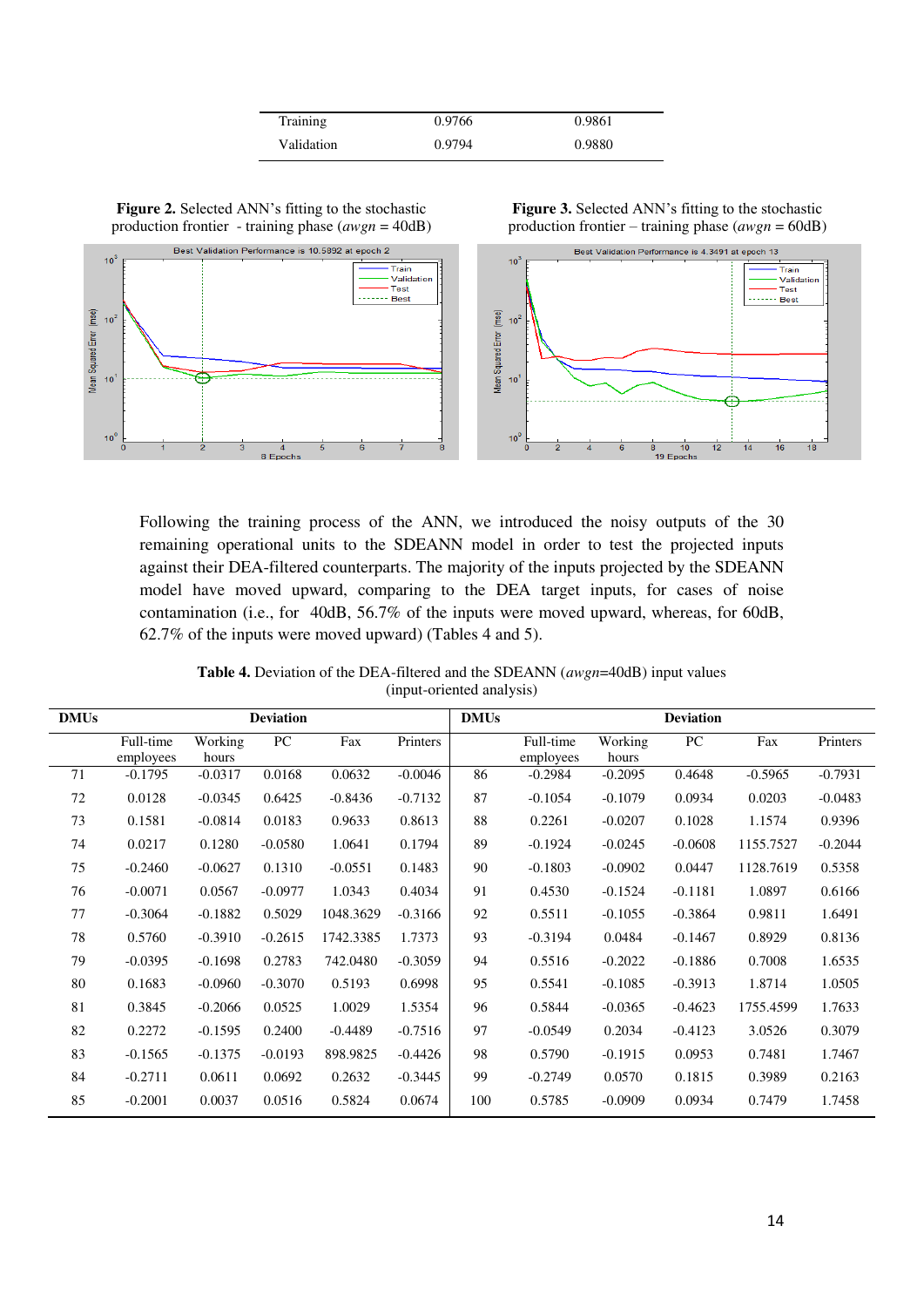| <b>DMUs</b> |                        |                  | Deviation |           |           | <b>DMUs</b> |                        |                  | Deviation |           |           |
|-------------|------------------------|------------------|-----------|-----------|-----------|-------------|------------------------|------------------|-----------|-----------|-----------|
|             | Full-time<br>employees | Working<br>hours | PC        | Fax       | Printers  |             | Full-time<br>employees | Working<br>hours | PC        | Fax       | Printers  |
| 71          | 0.0543                 | $-0.0019$        | 0.1401    | $-0.1196$ | 0.4148    | 86          | $-0.0673$              | $-0.1326$        | 0.5831    | $-0.6851$ | $-0.5197$ |
| 72          | $-0.1203$              | 0.1125           | 0.3596    | $-0.6135$ | 1.1233    | 87          | 0.2313                 | 0.0015           | 0.2062    | $-0.0850$ | 0.8785    |
| 73          | 0.1554                 | 0.0190           | 0.2066    | 0.0112    | 0.3725    | 88          | 0.0640                 | 0.1094           | 0.4146    | $-0.3870$ | 0.2095    |
| 74          | 0.0645                 | 0.2454           | 0.0972    | 0.2113    | $-0.0903$ | 89          | 0.0039                 | 0.0396           | $-0.0624$ | 1179.5034 | $-0.0077$ |
| 75          | 0.0283                 | $-0.0077$        | 0.2099    | $-0.1317$ | 1.0493    | 90          | 0.0416                 | $-0.1422$        | 0.1082    | 917.5272  | 0.8426    |
| 76          | 0.0073                 | $-0.0229$        | $-0.0204$ | 0.1709    | 0.1606    | 91          | 0.0748                 | $-0.0628$        | 0.2436    | $-0.7474$ | $-0.0972$ |
| 77          | $-0.0997$              | $-0.2079$        | 0.4567    | 1075.5911 | $-0.0415$ | 92          | 0.1943                 | 0.1445           | $-0.0359$ | $-0.7608$ | 0.4308    |
| 78          | 0.1064                 | $-0.2501$        | 0.2541    | 109.6907  | 0.3899    | 93          | $-0.1969$              | 0.0849           | $-0.1081$ | 0.6095    | 0.8076    |
| 79          | 0.1938                 | $-0.0807$        | 0.3113    | 725.3382  | 1.0651    | 94          | 0.4081                 | 0.1938           | 0.3471    | $-0.5442$ | 0.5216    |
| 80          | 0.1930                 | $-0.0385$        | $-0.2117$ | $-0.1441$ | 0.3214    | 95          | 0.0548                 | $-0.0189$        | $-0.0652$ | $-0.8449$ | 0.0545    |
| 81          | 0.1251                 | $-0.0473$        | 0.6274    | $-0.5119$ | 0.4355    | 96          | 0.1141                 | 0.2310           | $-0.0676$ | 86.2006   | 0.3883    |
| 82          | 0.2528                 | $-0.1037$        | 0.1534    | $-0.3522$ | 1.0182    | 97          | $-0.1189$              | 0.2981           | $-0.2677$ | 0.7280    | $-0.1048$ |
| 83          | 0.1190                 | $-0.0072$        | 0.0464    | 946.3375  | 0.1814    | 98          | $-0.1306$              | $-0.1984$        | 0.7206    | $-1.1721$ | 0.2761    |
| 84          | 0.0494                 | 0.1780           | 0.1613    | 0.2145    | 0.1491    | 99          | $-0.1932$              | 0.0122           | 0.3446    | $-0.0264$ | 0.2122    |
| 85          | $-0.0229$              | $-0.0143$        | 0.1936    | 0.1874    | 0.2545    | 100         | $-0.0491$              | 0.0291           | 0.7387    | $-1.1466$ | 0.3077    |

**Table 5.** Deviation of the DEA-filtered and the SDEANN (*awgn*=60dB) input values (input-oriented analysis)

Significant increases appear at the fax machines for the units 77, 78, 79, 83, 89, 90, and 96, when *awgn* of 40dB was applied, because of the doubling of the values projected. Namely, in all these cases, the DEA-filtered number of fax machines was null, whereas the SDEANN model yielded unity as the optimum generalized number for the same variable. Similar changes are occurred for the fax machines when an *awgn* of 60dB was added.

The consistency of the results obtained by the SDEANN model when an *awgn* of 40dB was incorporated was validated in Table 4 while all the projected inputs respected the attributes of the original data. Unlike the 40dB SDEANN model, the 60dB expression yielded distorted results for DMUs 98 and 100 for the fax machines.

The two deviations (Table 5) express the negative input values calculated by the 60dB SDEANN model. As a result, statistical noise at this level was not accepted for the available dataset.

By introducing any output (input-oriented approach) or input values (output-oriented approach) to the appropriately trained SDEANN model, taking into consideration the attributes of the case applied, optimum inputs or outputs, respectively, were obtained that were valid for the period starting from time *t* and ending at the future time of *t+1*.

## **5. Concluding remarks and further research**

The goal of this research was to develop a short-term, stochastic optimization forecasting model. The purpose of the model is to assist the decision makers in operational units in forecasting optimum production equilibria, preparing a strategic plan, and restructuring their units when there is a lack of information, or when only, imprecise information is available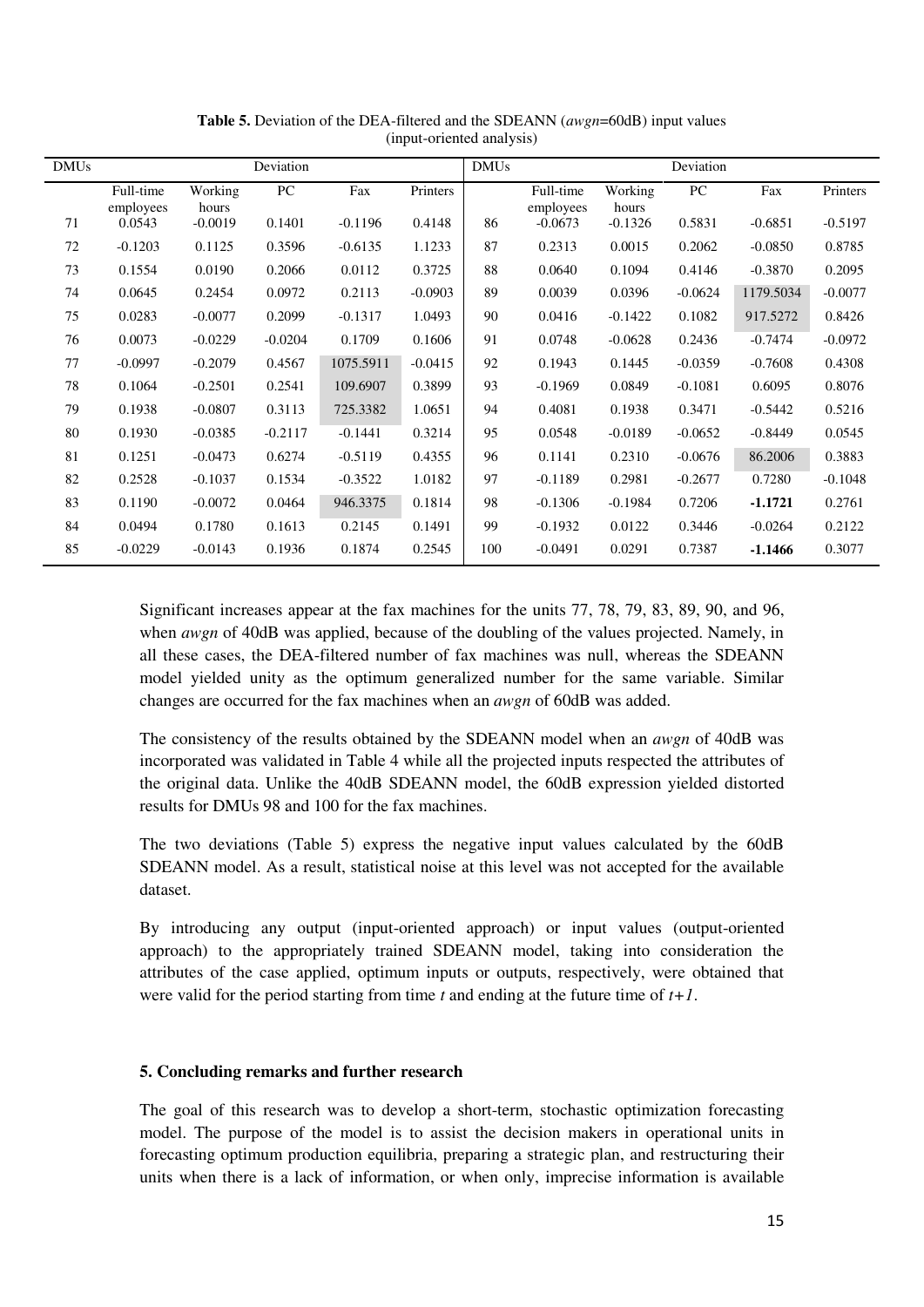about their rivals. The SDEANN model anticipates possible deviations of the sample production frontier due to missing information for the population or due to uncertainties associated with the dataset in order to yield the generalized optimum input or output levels, depending on the orientation selected.

Our model draws on a stochastic production frontier for training the appropriate ANN to the case set each time without any assumptions concerning the production function, which is consistent with stochastic methods (e.g. Stochastic Frontier Analysis). The stochastic production frontier is a 'deterministic' empirical production frontier specified by DEA that is contaminated with statistical noise. Therefore, the training material for the ANN is real data that express the attributes of the case.

The SDEANN model respects the monotonicity assumption that prevails in microeconomic theory and DEA theory for efficiency by using solely efficient operational units for the estimation of the generalized production frontier. Additionally, it addresses the dimensionality issues associated with ANNs with minimum sample size so that its applicability can be extended to sectors with small number of operational units. Associated with the minimum sample size requirements for applying the SDEANN model is the significant reduction of computational complexity that is particularly important in real-world problems.

Further research is needed to define a pattern for adjusting the statistical noise injected to the production frontier according to the attributes of the dataset used in order to prevent distortion of the inputs or outputs and to preclude the production of faulty SDEANN results. Another extension of the SDEANN methodology could be the "global" long-term comparative optimization forecasting.

## **References**

- Athanassopoulos, A., Curram, S., 1996. A comparison of Data Envelopment Analysis and artificial neural networks as tools for assessing the efficiency of decision making units. Journal of the Operational Research Society 47, 1000-1016.
- Banker, R.D., 1993. Maximum likelihood, consistency and Data Envelopment Analysis: A statistical foundation. Management Science 39, 1265-1273.
- Banker, R.D., Charnes, A., Cooper, W.W., 1984. Some models for estimating technical and scale inefficiencies in Data Envelopment Analysis. Management Science 30, 1078-1092.
- Banker, R.D., Gadh, V.M., Gorr, W.L., 1993. A Monte Carlo comparison of two production frontier estimation methods: Corrected ordinary least squares and Data Envelopment Analysis. European Journal of Operational Research 67, 332-343.
- Charnes, A., Cooper, W.W., Rhodes, E., 1978. Measuring the efficiency of decision making units. European Journal of Operational Research 2, 429-444.
- Coelli, T.J., Rao, P., O'Donnell, C.J., Battese, G., 2005. An Introduction to Efficiency and Productivity Analysis (2nd ed.). Springer, New York.
- Cooper, W.W., Seiford, L.M., Tone, K., 2007. Data Envelopment Analysis: A Comprehensive Text with Models, Applications, References and DEA-solver Software (2nd ed.). Springer, New York.
- Costa, A., Markellos, R.N., 1997. Evaluating public transport efficiency with neural network models. Transportation Research Part C: Emerging Technologies 5, 301-312.
- Emrouznejad, A., Parker, B., Tavares, G., 2008. Evaluation of research in efficiency and productivity: A survey and analysis of the first 30 years of scholarly literature in DEA. Journal of Socio-Economics Planning Science 42(3), 151-157.